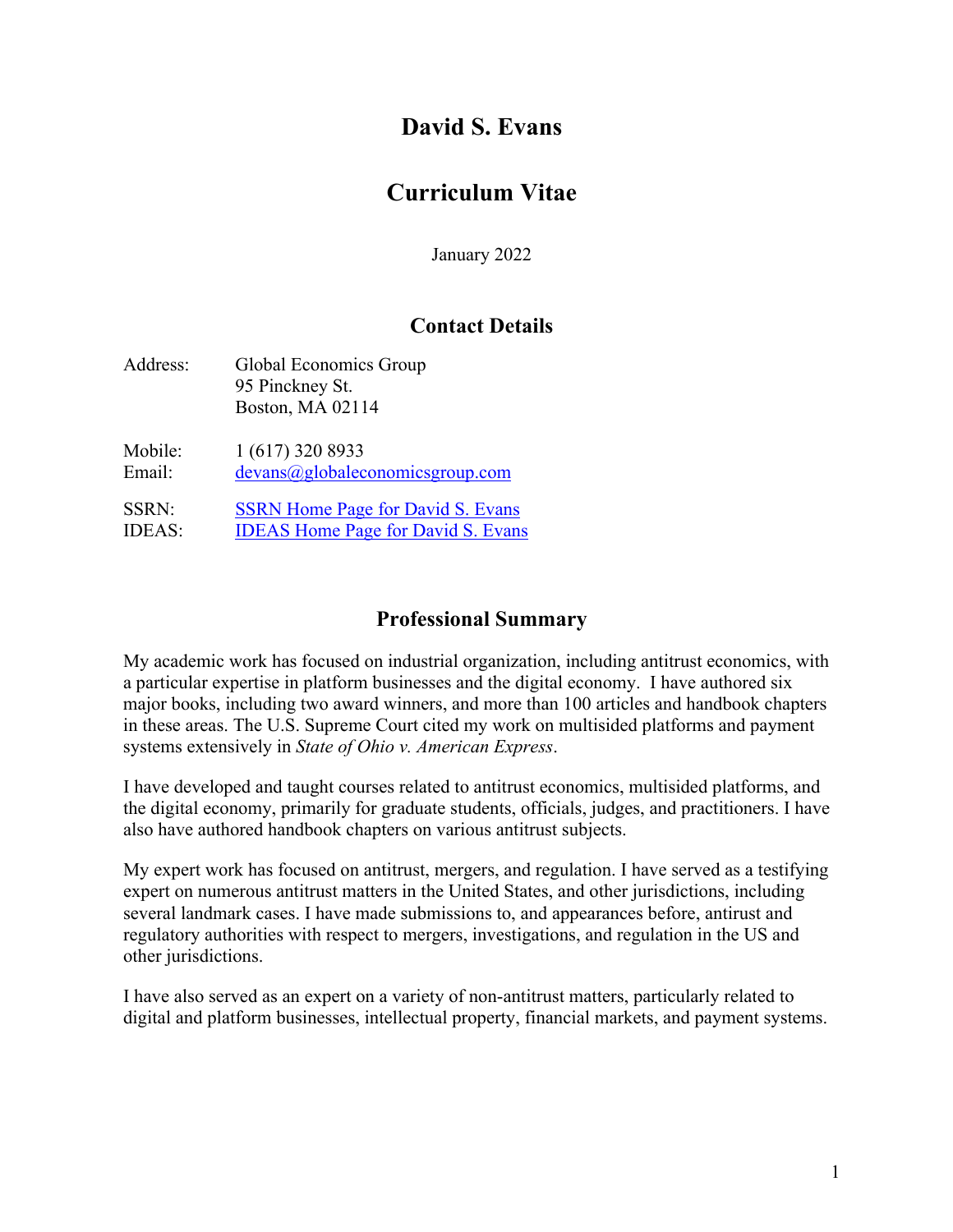### **Representative Matters**

*Epic Games v. Apple*. Lead testifying economic expert for Epic Games on market definition, monopoly power, and anticompetitive effects related to Apple's conduct concerning app distribution and payment methods. Expert reports, deposition testimony, written testimony, and trial testimony. (2020-2021)

*T-Mobile acquisition of Sprint*. Economic expert for T-Mobile and Deutsche Telekom. Submitted declarations to the FCC concerning the effects of the proposed merger on consumer welfare. (2018-2019)

*Qualcomm* matters. Economic expert for Qualcomm on a series of matters in the US (Apple v. Qualcomm, *In re* Qualcomm Antitrust Litigation ), China (NDRC v. Qualcomm), and South Korea (KFTC v. Qualcomm) on various antitrust and intellectual property issues. Expert reports and deposition testimony in Apple and expert reports in NDRC and KFTC matters. (2013-2019)

*Federal Trade Commission v. 1-800 Contacts.* Testimony on behalf of the FTC concerning the competitive effects of agreements between 1-800 Contacts and other online sellers of contact lenses that restricted certain forms of search advertising. Expert report and trial testimony on the economics of search engines and search advertising, market definition, and competitive effects. (2016-2017).

Comcast's Proposed Acquisition of Time Warner Cable. On behalf of Netflix, submitted multiple declarations to the Federal Communications Commission in opposition to the merger and made appearances before the Federal Communications Commissions and U.S. Department of Justice. Participated in debate, organize by the FCC, of economists for and against the merger. (2014-2015).

*Qihoo 360 v. Tencent*. Written testimony in support of Tencent before the Supreme People's Court, People's Republic of China, concerning Qihoo 360's market definition and abuse of dominance claims against Tencent. This was the first antitrust matter decided under the Anti-Monopoly Law by the Supreme Court of China. (September 2013)

*Microsoft matters.* Oral testimony and written submissions before the Grand Chamber, European General Court on various antitrust issues related to Microsoft's appeal of the EC decision with regard to media players and server interoperability. (April 2006). Lead team of economic experts for U.S. vs. Microsoft including original district court case and remand. (1998-2006).

*U.S. v. AT&T.* On behalf of U.S Department of Justice, lead team of economic experts in preparation of rebuttal testimony to AT&T's economists in landmark case leading to the breakup of AT&T. Work summarized in *Breaking Up Bell: Essays in Industrial Organization.*  (1979-1981).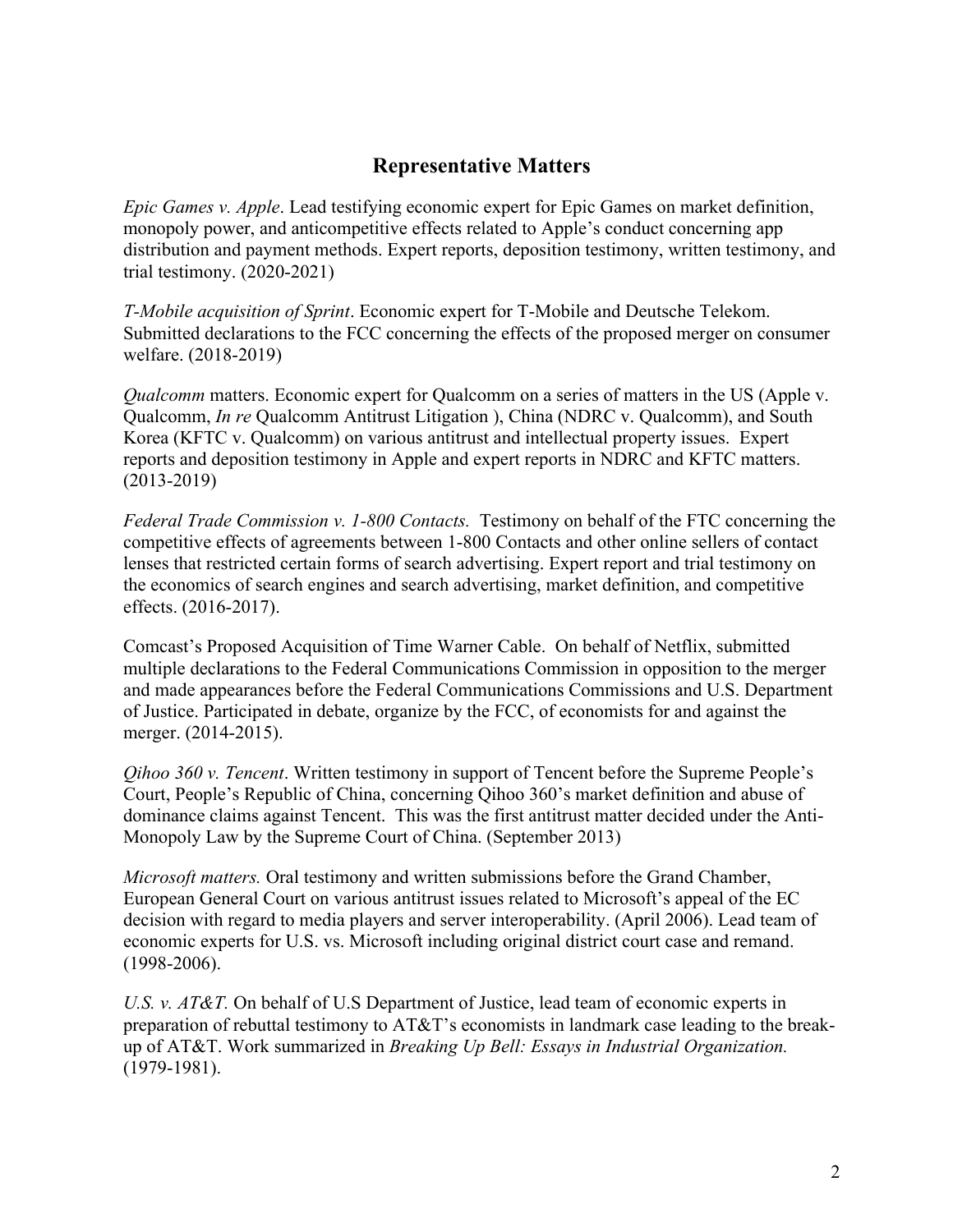### **Professional Positions**

- Global Economics Group, LLC (2011-present) Chairman and Co-Founder
- Market Platform Dynamics, Inc. (2004-present) Chairman and Founder
- Competition Policy International, Inc. (2004-present) Founder and Publisher Editiorial Board Chair, *CPI TechREG Chronicle*
- University College London (2004-present) Executive Director, Jevons Institute for Competition Law and Economics Visiting Professor in the Faculty of Laws
- University of Chicago Law School (2006-2016) Lecturer
- LECG, LLC (2004-2011) Vice Chairman, LECG Europe Head, Global Competition Policy Practice Member of the Boards of Directors of various subsidiaries
- NERA Economic Consulting (1988-2004) Senior Vice President Member of the Management Committee Member of the Board of Directors
- Fordham University (1983-1995) Professor of Law, Fordham University Law School (1985-1995) Associate Professor of Economics (1983-1989) (tenured as of 1988)

Charles River Associates (1975-1979) Senior Consultant

#### **Education**

- Ph.D., MA Economics, University of Chicago, 1983
- B.A. Economics, University of Chicago, 1975 (completed first year of graduate program)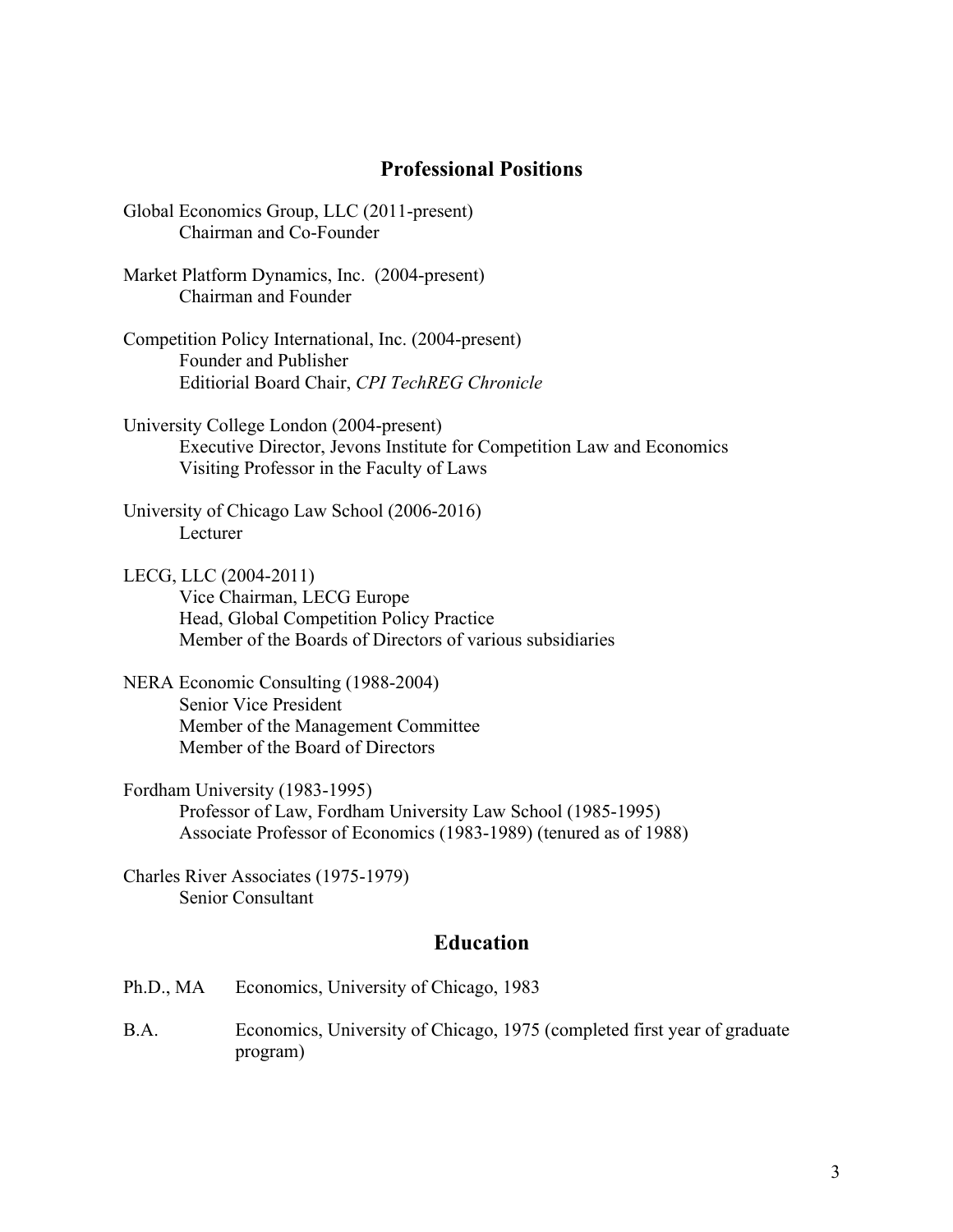# **Teaching and Training**

#### **Teaching**

University College London: "Multisided Plaforms: Business Economics & Competition Policy," intensive course taught annually since 2014; "Digital Economy: Economics, Antitrust & Regulation," intensive course taught annually since 2016; "The Role of Economics in Competition Law and Economics", two-trimester course taught 2005-2011.

University of Chicago, "EC Competition Law and Economics," focusing on advanced topics in antirust. Spring quarter seminar course taught 2006-2016.

Competition Policy International, "Antitrust Economics," 32 lecture online course, offered in 2013-2014.

Fordham University School of Law: Taught Law and Economics, and co-taught Antitrust Law, 1985-1995.

#### **Training for Judges and Officials**

Faculty, Training courses on antitrust law and economics for European Judges, sponsored by University College London and University of Touslouse, 2009-2010; lectures on basic economics and antitrust and intellectual property.

Training courses on antitrust law and economics for Chinese Supreme Court and High Court Judges, sponsored by Ministry of Industy and Information Technology, 2013-15; lectures on market definition, tying, platforms, dynamic competition and innovation, and antitrust of online industries.

### **Honors, Rankings, and Keynotes**

Gold Medal Winner, Economics, 2017 Axiom Business Books Awards, for *Matchmakers: The New Economics of Multisided Platforms* (with R. Schmalensee).

Winner of the Business, Management & Accounting category in the 2006 Professional/Scholarly Publishing Annual Awards presented by the Association of American Publishers, Inc. for *Invisible Engines: How Software Platforms Drive Innovation and Transform Industries* (with R. Schmalensee).

Top 2% of published economists, IDEAS/RePEC, based on quality-weighted citations (January 2022); ranked among top 20 economists, and top 20 law professors, on SSRN based on total downloads of papers (January 2022).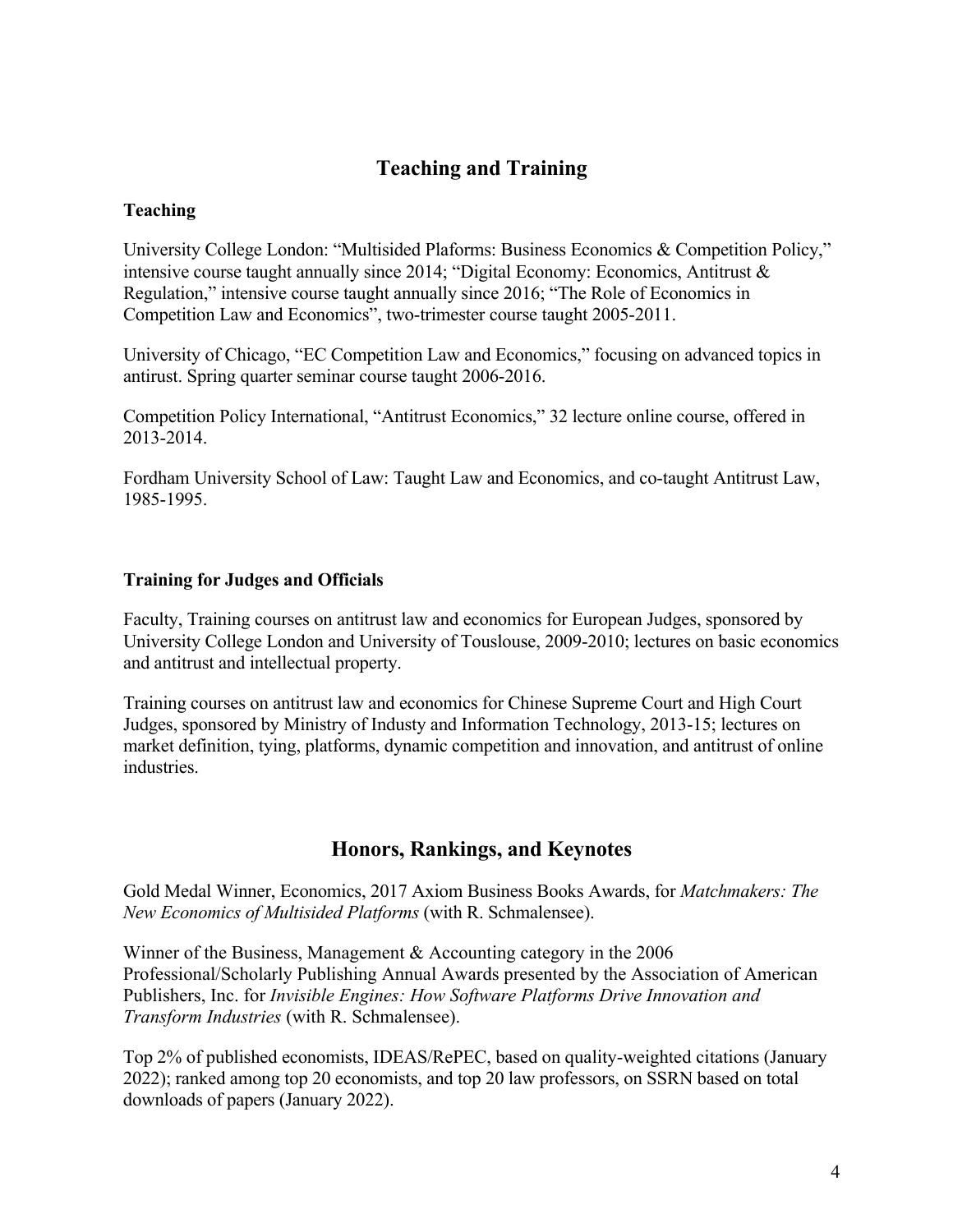Keynote, Swedish Competition Authority Pro's and Con's, November 2019.

Keynote, 2019 Competition Law and Policy Institute of New Zealand, Sepember 2019.

Baxt Lecture, University of Melbourne, October 2018.

Keynote, UniSA & ACCC Competition Law & Economics Workshop, October 2018.

Special Keynote, CRESSE 2018 Conference on Advances in the Analysis of Competition Policy and Regulation, Crete, Greece, June 2018.

Keynote, Competition Law Conference, Singapore Academy of Law and Competition Commission of Singapore, August 2014.

Beesley Lecture, London Business School, October 2007.

## **Appearances in Competition and Regulatory Matters**

### **Trial Testimony (including all matters in last four years)**

*Epic Games v. Apple*, Case No. 4:20-cv-05640-YGR-TSH. Testimony on behalf of Epic Games addressing two primary topics: (1) To define the relevant antitrust markets for examining the app distribution and payment processing practices and assess Apple's market power in those markets, and (2) assessing whether the restrictions at issue foreclose competitors from operating in those relevant markets and harm competition and consumers in those relevant markets and related ones. (Written testimony filed April 20 and April 27, 2021. Oral testimony May 10, May 11, and May 14, 2021).

*Seoul High Court Case No. 2017u48* (Claim for cancellation of corrective order imposed by Korea Fair Trade Commission on Qualcomm). Written testimony in support of Qualcomm before the Seoul High Court concerning the KFTC's claims of abuse of dominance. (Written testimony filed July 5, 2019).

*In the Matter of 1-800 Contacts, Before the Federal Trade Commission, Office of Administrative Law Judges, Docket No. 9372*. Testified in support of the Federal Trade Commission, concerning the competitive effects of agreements between 1-800 Contacts and other online sellers of contact lenses that restricted certain forms of search advertising. (April 2017).

*In the Matter of the Application of Securities Industry and Financial Markets Association For Review of Actions Taken by Self-Regulatory Organizations Administrative Proceeding File No. 3-15350*. Testified in support of the Securities Industry and Financial Markets Association (SIFMA), concerning whether securities exchanges face significant competitive constraints in setting their fees for depth-of-book data products. (April 2015).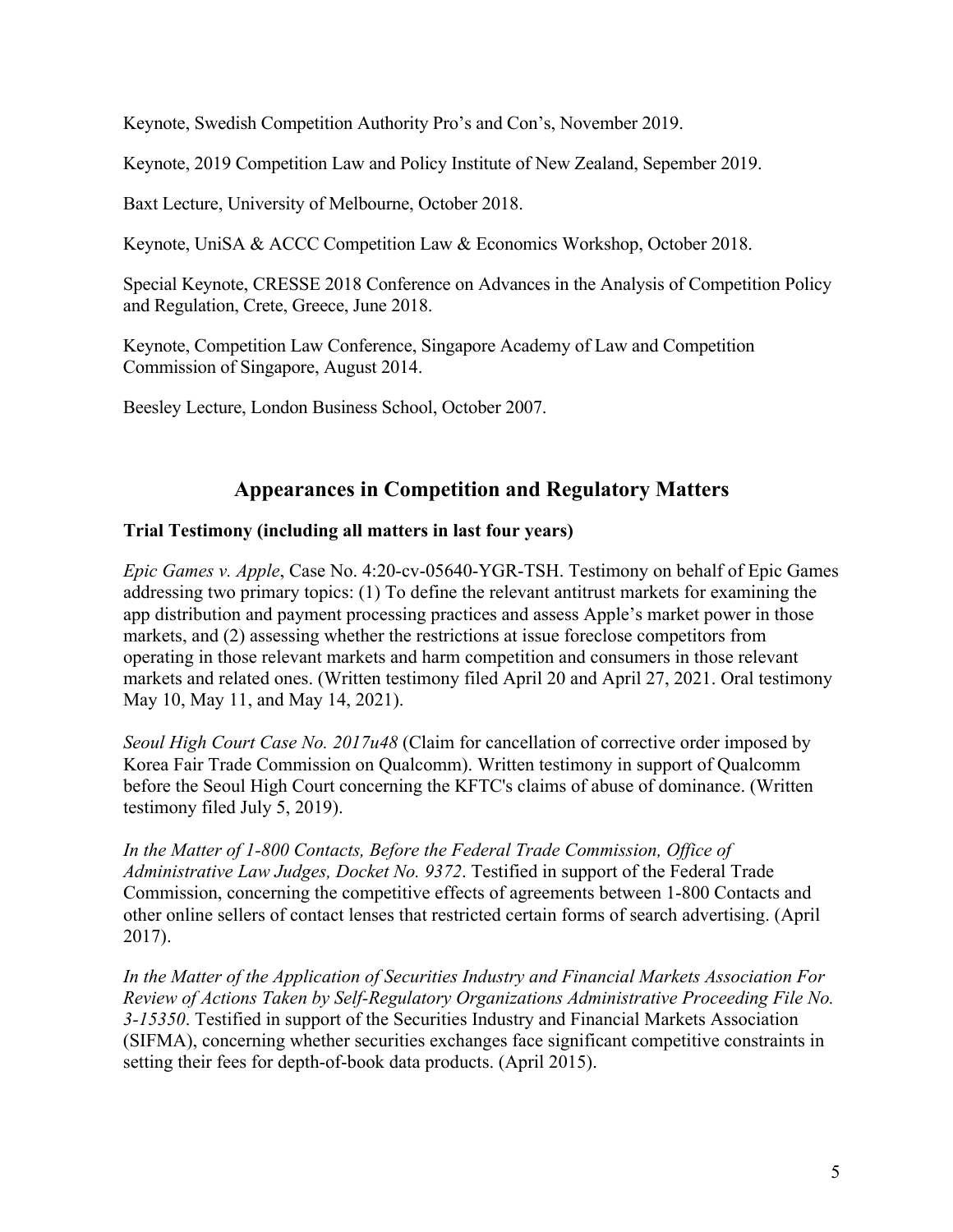*Qihoo 360 v. Tencent*. Written testimony in support of Tencent before the Supreme People's Court, People's Republic of China, concerning Qihoo 360's market definition and abuse of dominance claims against Tencent. (Written testimony filed for September 2013 trial). Also testified before the Guangdong High Court. (Written submission, April 2012)

*Presidential Emergency Board No. 243*, National Mediation Board, Case Nos. A-13569, A-13570, A-13572, A-13573, A-13574, A-13575, and A-13592. Testified in support of the National Railway Labor Conference concerning wages, benefits, and work rules for railroad workers. (October 2012).

Case T-201/04, *Microsoft v. Commission of the European Communities*. Testified in support of Microsoft before the Grand Chamber, European General Court of the European Union concerning the Commission's determination that Microsoft had abused its dominant position by refusing to license certain information regarding its operating system and by tying a media player to its Windows operating system. (April 2006).

*Microsoft v. Commission of the European Communities*. Testified before the President, European General Court of European Union in support of Microsoft's application for a suspension of remedies during its appeal of a Commission decision. (October 2004).

*Microsoft v. Commission of the European Communities*. Testified before Hearing Officer of the European Commision concerning the Commission's determination that Microsoft had abused its dominant position by refusing to license certain information regarding its operating system and by tying a media player to its Windows operating system. (October 2003).

I have also testified before US federal and state courts, and arbitration panels, as an expert on numerous non-antitrust matters.

### **Deposition Testimony (including all matters in last four years)**

*Federal Trade Commission v. Surescripts, LLC* Case No. 19-cv-1080 (JDB). Testimony on behalf of the Federal Trade Commission concerning market definition, market power and antitcompetitive effects related to loyalty, exclusive, and non-compete contracts entered into by Surescripts for its e-prescribing networks. (January 2022).

*TravelPass Group LLC, Partner Fusion, Inc., and Reservation Counter v. Caesars Entertainment Corporation, et al.* Case No. 5:18-cv-153-RWS-CMC. Testimony on behalf of TravelPass concerning the competitive effects of agreements to restrict bidding on brand name keywords in search-engine auctions. (April 2021).

*Epic Games v. Apple*, Case No. 4:20-cv-05640-YGR-TSH. Testimony on behalf of Epic Games addressing two primary topics: (1) To define the relevant antitrust markets for examining the app distribution and payment processing practices and assess Apple's market power in those markets, and (2) assessing whether the restrictions at issue foreclose competitors from operating in those relevant markets and harm competition and consumers in those relevant markets and related ones. (March 2021).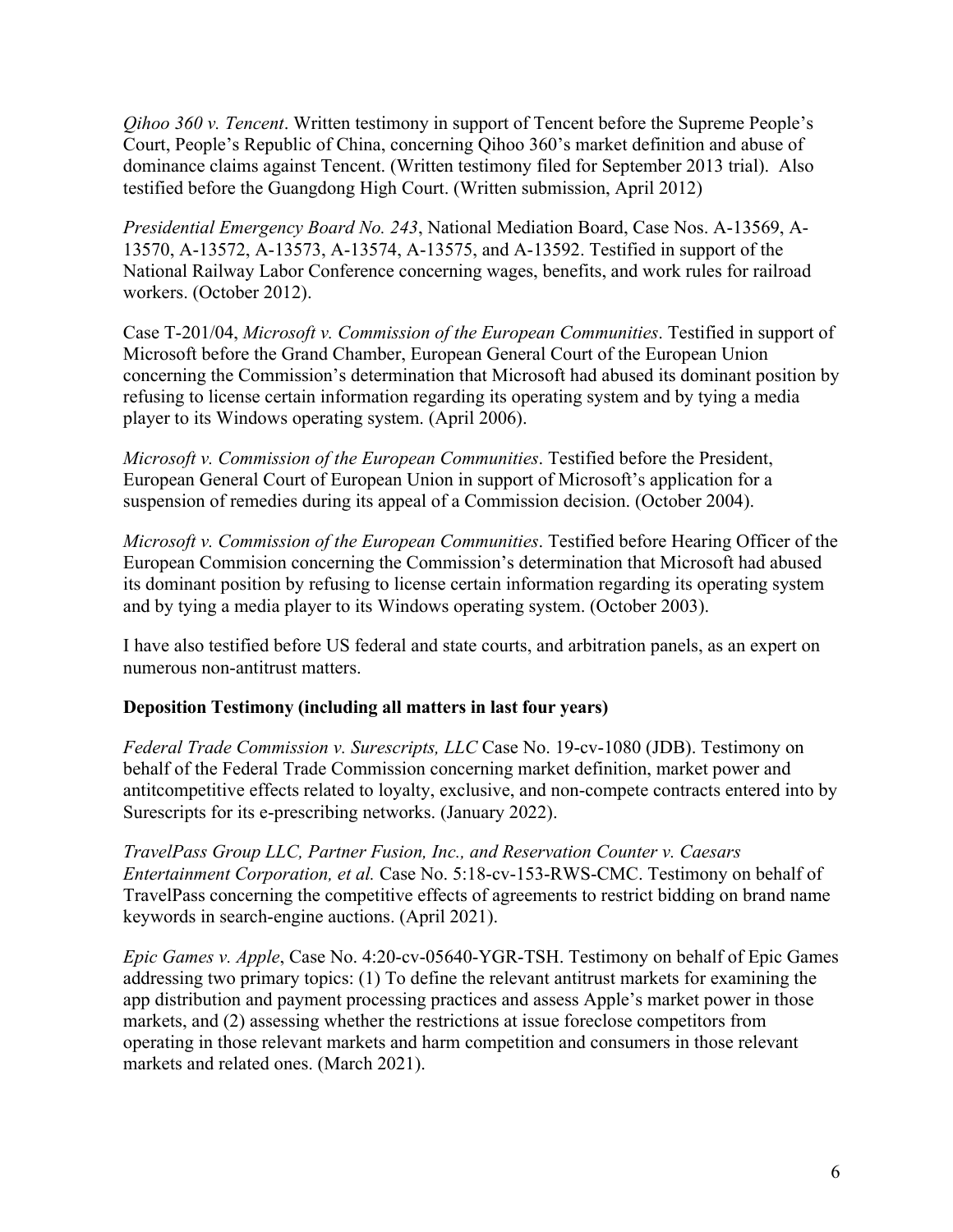*In re Blue Cross Blue Shield Antitrust Litigation*, Master File No. 2:13-CV-20000-RDP. Testified for the defendants concerning whether the Blue Cross Blue Shield platforms are twosided platforms; whether the experts for the platforms had properly accounted for indirect networks, and related two-sided platforms issues, in the analyses of harm and damages; and whether certain Association rules harm competition in a properly defined relevant market. (January 2021).

*J Thompson, et al., v. 1-800 Contacts, Inc., et al.*, Case No. 2:16-CV-1183-TC. Testified for class plaintiffs, concerning the competitive effects of agreements between 1-800 Contacts and other online sellers of contact lenses that restricted certain forms of search advertising. (February 2020).

*In re Qualcomm Antitrust Litigation,* Case No. 5:17-md-2773-LHK. Rebuttal testimony on behalf of Qualcomm addressing, from the standpoint of antitrust and intellectual property economics, whether the methodology and calculations presented by Plaintiffs were relevant or reliable. (December 2018).

*Apple, Inc. v. Qualcomm, Incorporated,* Case No. 17-cv-0108-GPC-MDD. Testified for Qualcomm concerning the economic impact of modern cellular technologies on the growth of the smartphone ecosystem, it's economic relevance to licensing negotiations concerning patents involving modern cellular technologies that are subject to a fair, reasonable, and nondiscriminatory (FRAND) commitment under European Telecommunications Standards Institute (ETSI) intellectual property rights (IPR) policies, and to evaluate the impact of modern cellular technologies on Apple's revenues and the profits. (October 2018).

*In the Matter of 1-800 Contacts, Before the Federal Trade Commission, Office of Administrative Law Judges, Docket No. 9372*. Testified for the Federal Trade Commission, concerning the competitive effects of agreements between 1-800 Contacts and other online sellers of contact lenses that restricted certain forms of search advertising. (March 2017).

*MarchBanks Truck Service, Inc., et al. v. Comdata Network, Inc., et al.*, Case No. 07-1078- JKG. Testified for defendant concerning allegations of anticompetitive behavior with respect to Comdata's agreements with certain truck stop chains. (August 2013).

*Meredith Corporation et al. v. SESAC*, Case No. 09 Civ. 9177 (PAE). Testified for defendant concerning allegations of anticompetitive behavior with respect to the blanket licensing of local television music performance rights. (May 2013).

I have also testified before federal and state courts and arbitration panels, including Presidential Emergency Boards, on matters related to employment discrimination, including class certification, and affirmative action.

### **Mergers**

T-Mobile/Sprint Transaction, WT Docket 18-197, Federal Communications Commission, submitted declaration to the FCC concerning the dynamic effects of the proposed merger on cellular data prices and capacity, the competitive investment of other carriers, and the likely value of 5G capacity.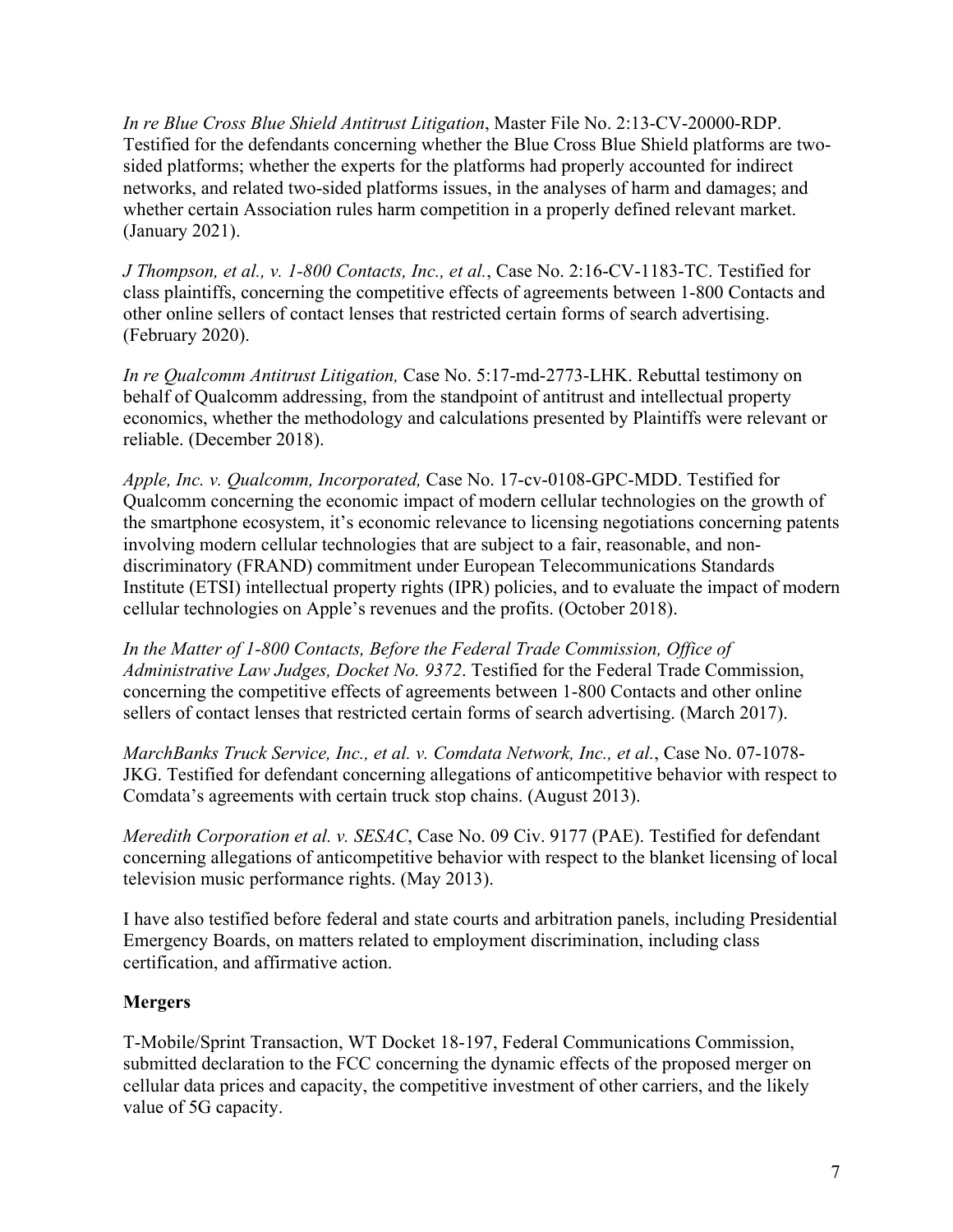Comcast/Time Warner Cable Transaction*,* MB Docket No. 14-57, Federal Communications Commission. On behalf of Netflix, submitted multiple declarations to the Federal Communications Commission in opposition to the merger and made appearances before the Federal Communications Commissions and U.S. Department of Justice. Participated in debate, organize by the FCC, of economists for and against the merger.

AOL/Yahoo Transaction. Economic expert for AOL. Prepared economic studies of relevant market and impact of merger on shares, for submissions to the FTC.

Monster/HotJobs Transaction. Economic expert for Monster. Prepared economic studies on the relevant antitrust market for assessing the merger and the impact of the proposed merger impact of the proposed merger on the price of job ads. Met and made presentations to the FTC.

Google/DoubleClick Transaction. On behalf of Microsoft conducted economic studies of market definition and competitive effects of the proposed transaction, which were submitted to the FTC, European Commission, and other regulatory authorites, and made presentations to the FTC, European Commission, and ACCC.

### **Other Significant Antitrust Matters**

*NACHA Same-Day ACH.* On behalf of NACHA, an association of most banks in the US, prepared economic study of the interchange fee between originating and receiving banks necessary for the launch of a new same-day ACH system in the US. Made presentations to the senior staff of the Federal Reserve Board.

*U.S. v. Visa et al*. concerning alleged exclusionary rules and duality and *U.S. v. Visa et al.*  concerning alleged tying of credit and debit cards. On behalf of Visa, lead consulting economics team and worked with testifying experts.

*U.S. v. Microsoft* concerning alleged monopolization. On behalf of Microsoft, lead consulting economics team, including recruiting and working with testifying experts, for the 1998-1999 original trial and the 2002 trial concerning remedies.

*U.S. v. AT&T* concerning alleged monopolization. On behalf of the U.S. Department of Justice, lead consulting economics team, and worked with testifying expert, on rebuttal economics testimony.

### **Amicus Briefs**

Brief of Amici Curiae of David S. Evans and Richard Schmalensee in Support of Respondents, *State of Ohio, et al., v. American Express Company, et al.* U.S. Supreme Court, 2018.

Brief of Amici Curiae of David S Evans and Richard Schmalensee in Support of Appellants-Cross Appellees, *US Airways v. Sabre Holdings Corp.*, 2nd Circut, 2017.

Brief of Amici Curiae Economists in Support of Petitioners, *Bell Atlantic v. Twombly,* U.S. Supreme Court, 2007 (Principal Author and Signatory).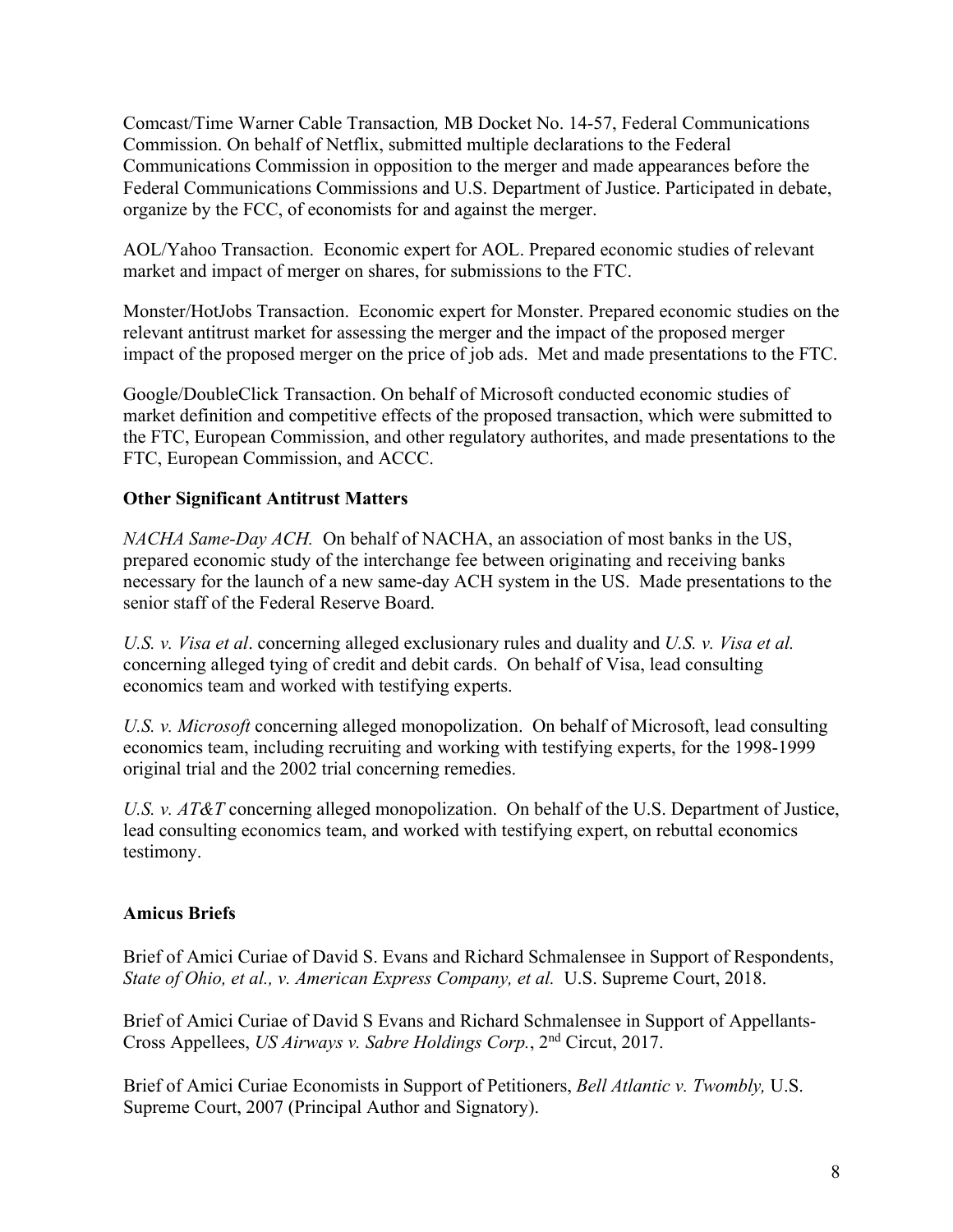Brief of Amici Curiae Economists in Support of Petitioners, *Leegin Creative Leather Products, Inc. v. PSKS, Inc.*, U.S. Supreme Court, 2007 (Contributor and Signatory)

#### **Appearances and Submissions Before Competition and Regulatory Authorities**

Australian Competition and Consumer Commission Competition Commission of Singapore Directorate General for Competition, European Commission Federal Cartel Office, Germany Korean Fair Trade Commission Ministry of Commerce, People's Republic of China National Development and Reform Commission, People's Republic of China U.K. Competition and Markets Authority U.S. Department of Justice U.S. Federal Communications Commission U.S. Federal Trade Commission U.S. Securities and Exchange Commission U.S. Federal Reserve Board

## **Publications**

#### **Books**

*The Evolution of Antitrust in the Digital Era: Essays on Competition Policy* (Boston, MA: Competition Policy International, 2020), co-editor with A. Fels and C. Tucker.

Antitrust Analysis of Platform Markets: Why the Supreme Court Got It Right in *American Express* (Boston, MA: Competition Policy International, 2019), with R. Schmalensee.

*Matchmakers: The New Economics of Multisided Platforms* (Cambridge, MA: Harvard Business School Press, 2016), with R. Schmalensee. Published translations in Chinese, French, Japanese, Korean, andVietnamese. Gold Medal Winner, Economics, 2017 Axiom Business Book Awards.

*Platform Economics: Essays on Multi-Sided Businesses*, (Boston, Competition Policy International, 2011), with R. Schmalensee, M. Noel, H. Chang, and D. Garcia-Swartz. (Published in Chinese in 2016 by Economic Science Press.)

*Interchange Fees: The Economics and Regulation of What Merchants Pay for Cards, (Boston,* Competition Policy International, 2011), with R. Schmalensee, R. Litan, D. Garcia-Swartz, H. Chang, M. Weichert, A. Mateus.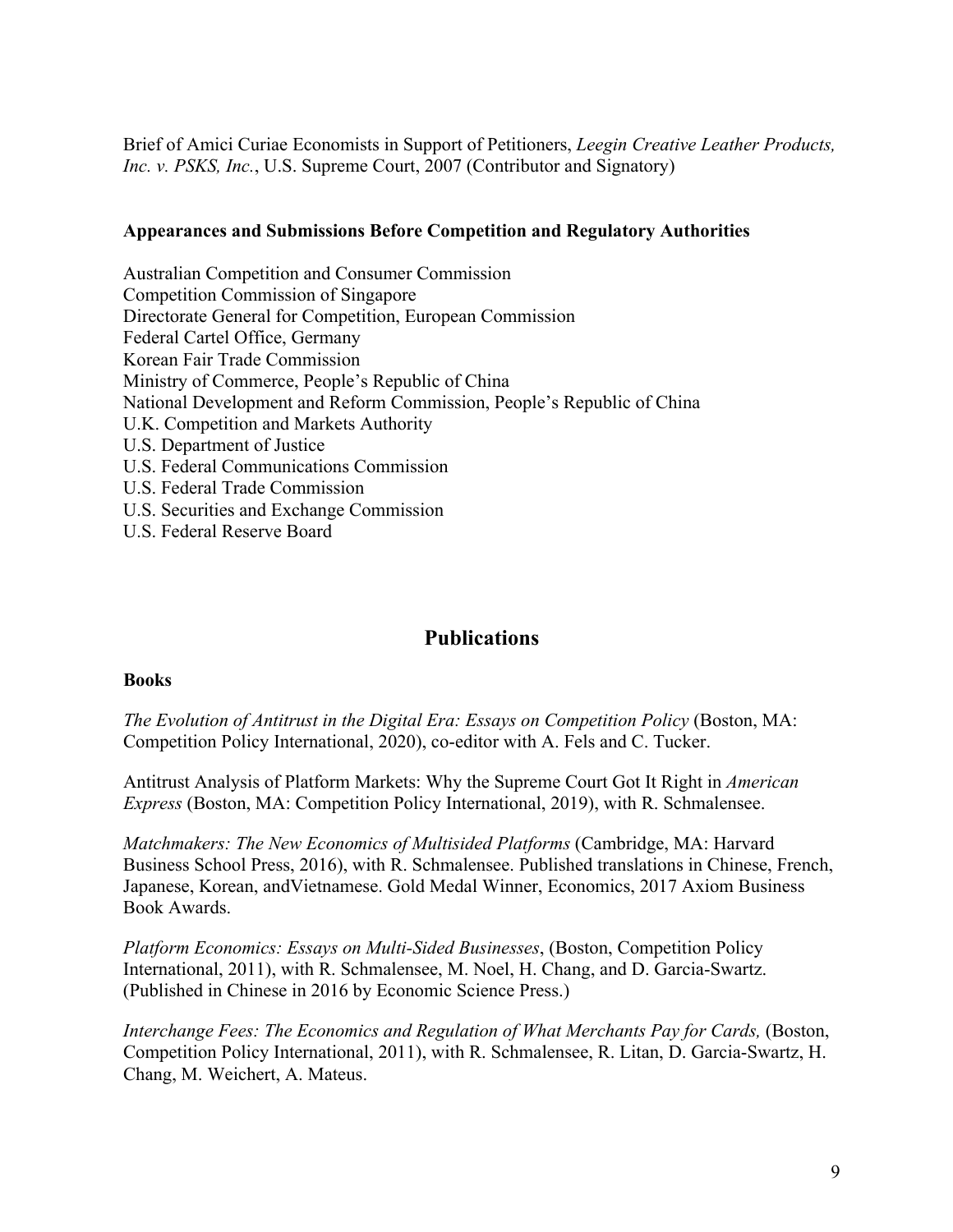*Trustbusters: Competition Authorities Speak Out* (Boston: Competition Policy International, 2009), co-editor with F. Jenny.

*Catalyst Code: The Strategies of the World's Most Dynamic Companies (Massachusetts:* Harvard Business School Press, 2007), with R. Schmalensee. Translated into Chinese, Korean, Polish, and Russian.

*Invisible Engines: How Software Platforms Drive Innovation and Transform Industries*, (Massachusetts: MIT Press, 2006), with A. Hagiu and R. Schmalensee. Translated into Chinese and Korean.Winner of the Business, Management & Accounting category in the 2006 Professional/Scholarly Publishing Annual Awards presented by the Association of American Publishers, Inc.

*Paying with Plastic: The Digital Revolution in Buying and Borrowing* (Massachusetts: MIT Press, first edition 1999, second edition 2005), with R. Schmalensee. Translated into Chinese.

*Microsoft, Antitrust and the New Economy: Selected Essays* (New York: Kluwer Academic Publishers, 2002), editor.

*The Economics of Small Businesses: Their Role and Regulation in the U.S. Economy* (New York: Holmes and Meier, 1986), with W. Brock.

*Breaking Up Bell: Essays on Industrial Organization and Regulation* (New York: Elsevier, 1983), editor and co-author of eight of ten chapters.

### **Articles, Book Chapters, and Working Papers**

(Note: links to most of my publications since 2001 appear on my SSRN Home page and links to most of my publications before 2001 appear on my IDEAS Home page.)

"Tech Reg: Rules for the Digital Economy," *CPI TechREG Chronicle*, December 2021

"The Economics of Attention Markets," Working Paper, 2019.

"What Caused the Smartphone Revolution?," (with H. Chang and S. Joyce) Working Paper, 2019.

"Deterring Bad Behavior on Digital Platforms," in Evans, Fels, and Tucker, eds., *The Evolution of Antitrust in the Digital Era: Essays on Competition Policy* (Boston, MA: Competition Policy International, 2020), vol. 1.

"Vertical Restraints and the Digital Economy," in Evans, Fels, and Tucker, eds., *The Evolution of Antitrust in the Digital Era: Essays on Competition Policy* (Boston, MA: Competition Policy International, 2020), vol. 1.

"Basic Principles for the Design of Antitrust Analysis for Multisided Platforms," *Journal of Antitrust Enforcement,* Vol. 7, Iss. 3 (2019).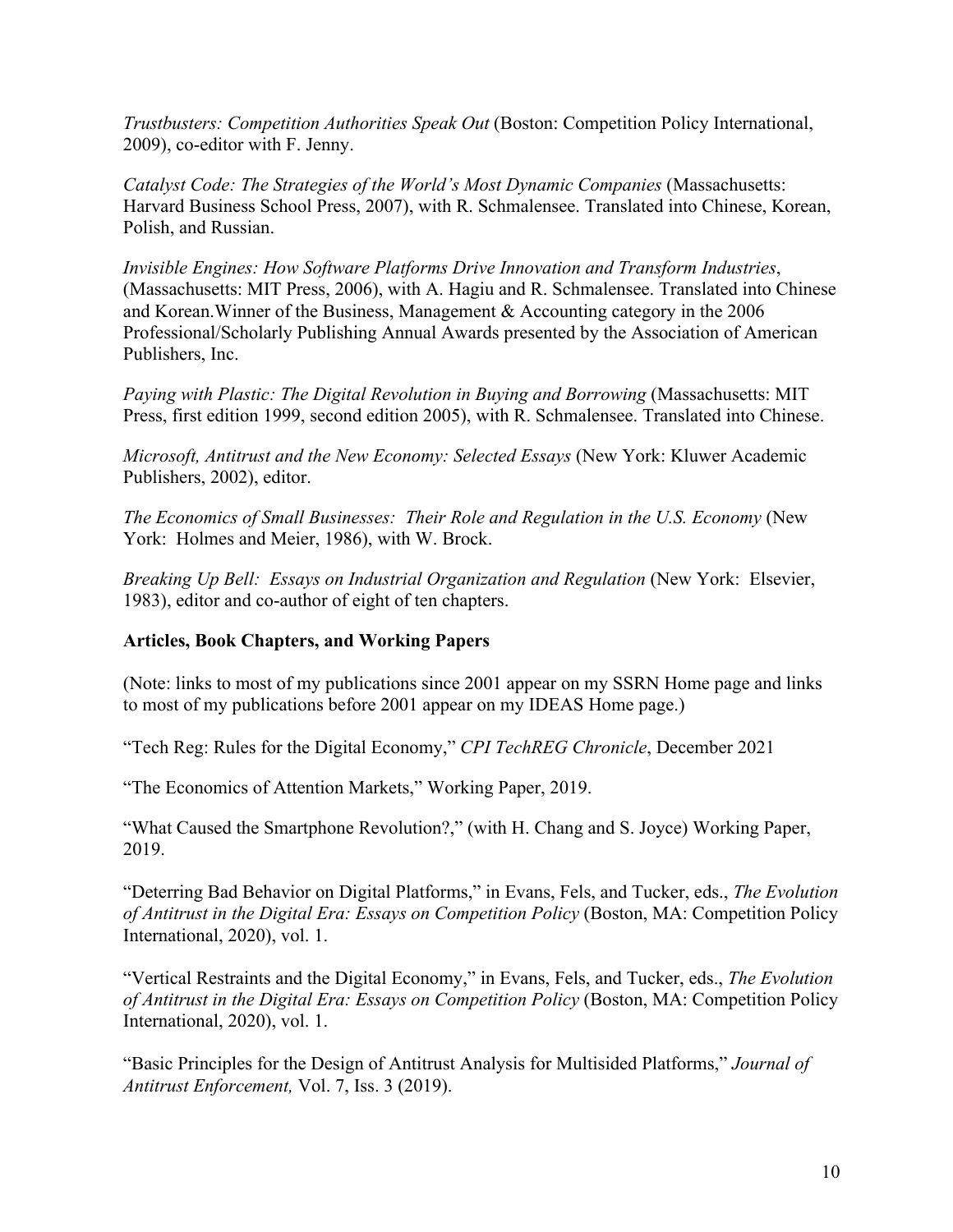"Two-Sided Red Herrings," (with R. Schmalensee), *Antitrust Chronicle*, October 2018.

"The Role Of Market Definition in Assessing Anticompetitive Harm in Ohio v. American Express," (with R. Schmalensee) *Antitrust Chronicle,* June 2019.

"Attention Platforms, the Value of Content, and Public Policy," *Review of Industrial Organization* Vol. 54 (June 2019).

"What *Times-Picayune* Tells Us About the Antitrust Analysis of Attention Platforms," *Competition Policy International Antitrust Chronicle*, April 2019

"Ignoring Two-Sided Business Reality Can Also Hurt Plaintiffs," (with R. Schmalensee), *Antitrust Chronicle,* April 2018.

"Applying the Rule of Reason to Two-Sided Platform Businesses," *University of Miami Business Law Review* (with R. Schmalensee), Vol. 26, Iss. 2 (2018).

"Multi-Sided Platforms," *New Palgrave Dictionary of Economics Online*, 2017 (with R. Schmalensee) (forthcoming).

 "Economic Findings Concerning the State of Competition for Wired Broadband Provision to U.S. Households and Edge Providers," Working Paper, 2017.

"Network Effects: March to the Evidence, Not to the Slogans," *Antitrust Chronicle*, September 2017 (with R. Schmalensee).

"Why the Dynamics of Competition for Online Platforms Leads to Sleepless Nights, But Not Sleepy Monopolies," in N. Charbit, ed., *Douglas H. Ginsburg Liber Amicorum: An Antitrust Professor on the Bench*, 2017.

"The Emerging High-Court Jurisprudence on the Antitrust Analysis of Multisided Platforms," *Antitrust Chronicle*, February 2017. Also in D. Gerard, E. Morgan de Ribery and Bernd Meyring, *Dynamic Markets, Dynamic Competition and Dynamic Enforcement* (Brussels: Bruyland, 2018)

 "The Businesses That Platforms Are Actually Disrupting," *Harvard Business Review*, September 21, 2016 (with R. Schmalensee).

"Mobile Advertising: Economics, Evolution, and Policy," *Antitrust Chronicle*, June 2016.

"A Deep Look Inside Apple Pay's Matchmaker Economics," *Harvard Business Review*, June 17, 2016 (with R. Schmalensee).

"The Best Retailers Combine Bricks and Clicks," *Harvard Business Review*, May 30, 2016 (with R. Schmalensee).

"What Platforms Do Differently than Traditional Businesses," *Harvard Business Review*, May 11, 2016 (with R. Schmalensee).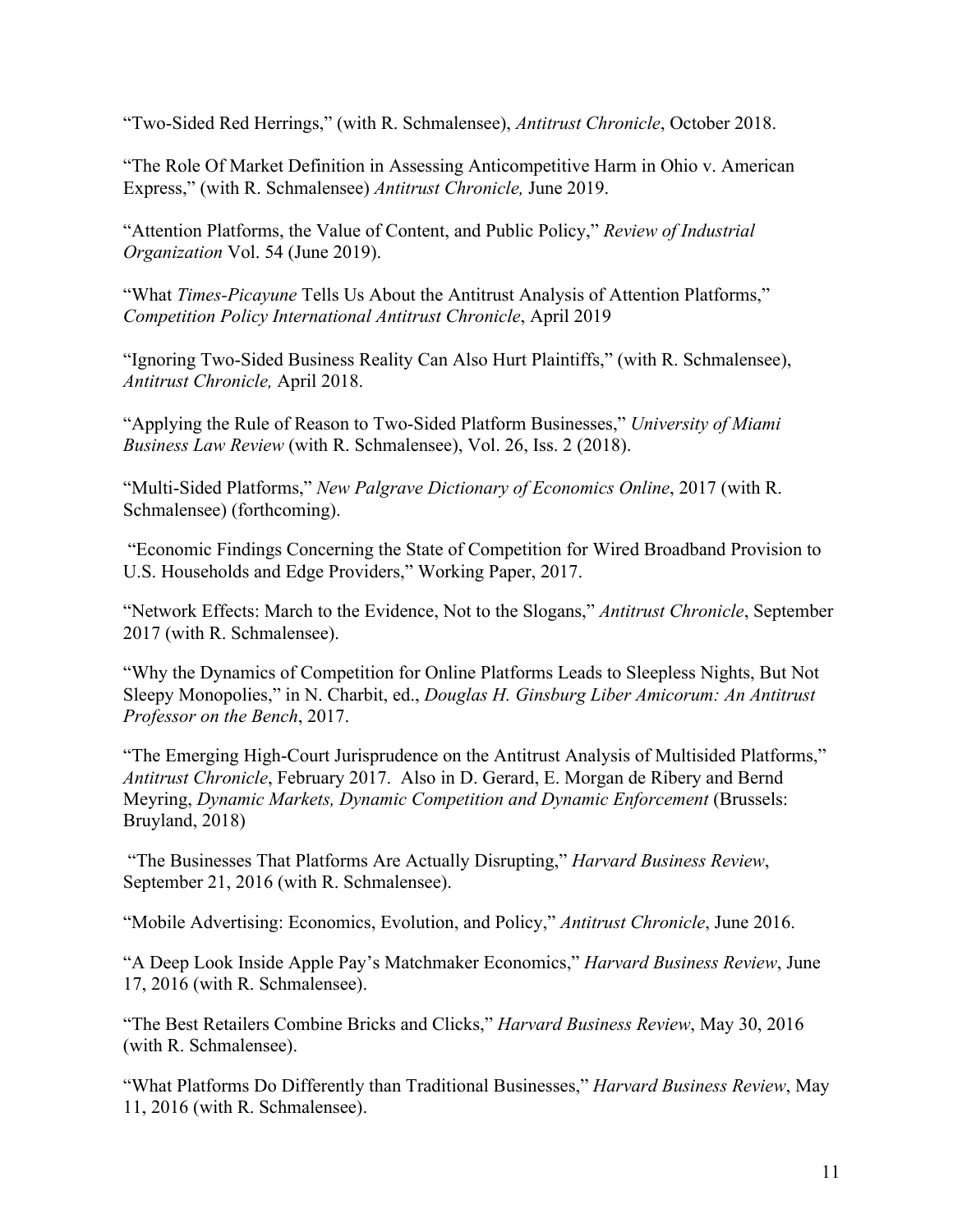"Why Winner-Takes-All Thinking Doesn't Apply to the Platform Economy," *Harvard Business Review*, May 4, 2016 (with R. Schmalensee).

"Some of the Most Successful Platforms Are Ones You've Never Heard Of," *Harvard Business Review*, March 28, 2016 (with R. Schmalensee).

"How We Learned (Almost) Everything That's Wrong with U.S. Census Data," *Harvard Business Review*, March 11, 2016 (with R. Schmalensee).

"Multisided Platforms, Dynamic Competition and the Assessment of Market Power for Internet-based Firms," *Competition Policy International*, Spring 2016.

"The Move to Smart Mobile and Its Implications for Antitrust Analysis of Online Market," *UC Davis Business Law Journal*, 2016 (with Hemant Bhargava and Deepa Mani).

"An Empirical Examination of Why Mobile Money Schemes Ignite in Some Developing Countries but Flounder in Most," *Review of Network Economics*, 2015.

"The Impact of the U.S. Debit Card Interchange Fee Caps on Consumer Welfare: An Event Study Analysis," (with H. Chang and S. Joyce), *Journal of Competition Law and Economics*, 2015.

"The Antitrust Analysis of Multi-Sided Platform Businesses," (with R. Schmalensee), in *Oxford Handbook on International Antitrust Economics*, R. Blair and D. Sokol, eds., Oxford: Oxford University Press, 2015.

"Assessing Unfair Pricing Under China's Anti-Monopoly Law for Innovation-Intensive Industries," University of Chicago Coase-Sandor Institute for Law & Economics Research Paper No. 678. Competition Policy International, Spring 2014. Chinese version published in the NDRC Price Journal (with V. Zhang and X. Zhang).

"Economic Aspects of Bitcoin and Other Decentralized Public-Ledger Currency Platforms," University of Chicago Coase-Sandor Institute for Law and Economics Research Paper No. 685, May 2014.

"The Antitrust Analysis of Rules and Standards for Software Platforms," *Competition Policy International*, Autumn 2014.

 "Market Definition Analysis in Latin America with Applications to Internet-Based Industries," (with E. Mariscal), Working Paper (University of Chicago Law School and Centro de Investigacion y Docencia Economica), 2013.

"Paying with Cash: A Multi-Country Analysis of the Past and Future Use of Cash for Payments by Consumers," (with K. Webster, G. Colgan, and S. Murray), Working Paper (University of Chicago Law School and Market Platform Dynamics), 2013.

"Payments Innovation and the Use of Cash," (with K. Webster, G. Colgan, and S. Murray), Working Paper (University of Chicago Law School and Market Platform Dynamics), 2013.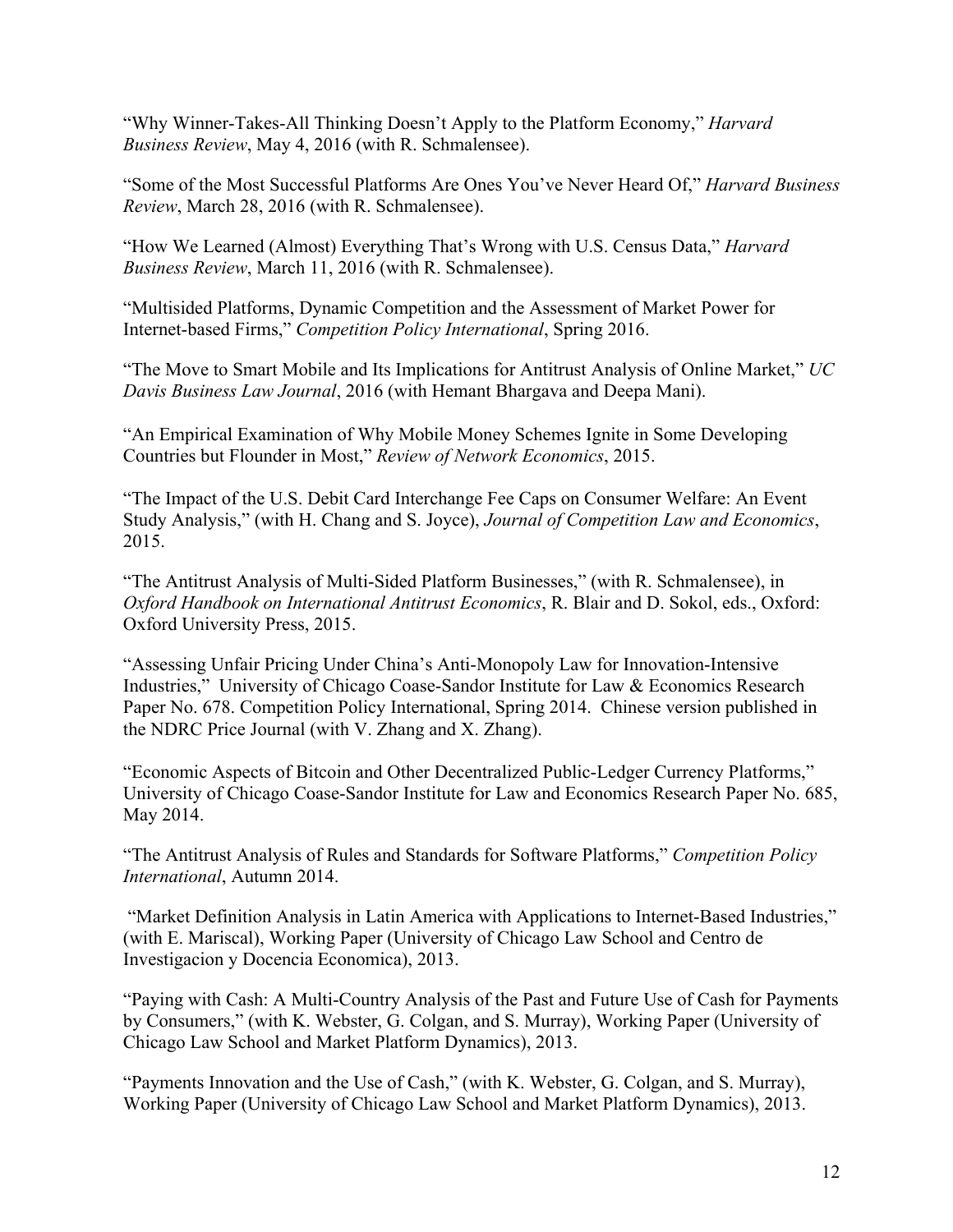"The Consensus Among Economists on Multisided Platforms and Its Implications for Excluding Evidence that Ignores It," *Antitrust Chronicle*, 2013, 6(1).

"Analzying Competition among Internet Players: Qihoo 360 v. Tencent," (with V. Y. Zhang and H. Chang), *Antitrust Chronicle*, 2013, 5(1).

"Attention Rivalry among Online Platforms", *Electronics Intellectual Property, MIIT China,*  2013, 9, 30-41(in Chinese).

"Attention Rivalry among Online Platforms and Its Implications for Antitrust Analysis," *Journal of Competition Law and Economics,* 2013, 9(2), 313-357.

"Economics of Vertical Restraints for Multi-Sided Platforms," *Competition Policy International*, 2013, 9(1).

"The Role of Keyword Advertising in Competition among Rival Brands," (with Elisa Mariscal). *Antitrust Chronicle*, 2012, 12(1).

"Will the Wheatley Recommendations Fix LIBOR?" (with R.M. Abrantes-Metz). *Antitrust Chronicle*, 2012, 11(2).

"Governing Bad Behavior by Users of Multi-Sided Platforms," *Berkeley Technology Law Journal*, 2012, 27(2).

"Replacing the LIBOR with a Transparent and Reliable Index of Interbank Borrowing: Comments on the Wheatley Review of LIBOR Initial Discussion Paper," (with R.M. Abrantes-Metz), University of Chicago Institute for Law and Economics Olin Research Paper No. 620, 2012.

"Two-Sided Markets," in *Market Definition in Antitrust: Theory and Case Studies*, 2012.

"Why Come Platform Businesses Face Many Frivolous Antitrust Complaints and What to Do About It," *Competition Policy International*, 2012, 8(2).

"Lightening Up on Market Definition," in *Research Handbook on the Economics of Antitrust Law*, E. Elhauge, ed., New York: Edward Elgar, 2012.

"Payments Innovation and Interchange Fees Regulation: How Inverting the Merchant-Pays Business Model Would Affect the Extent and Direction of Innovation," Working Paper (University of Chicago Law School), 2011.

"How Changes in Payment Card Interchange Fees Affect Consumers Fees and Merchant Prices: An Economic Analysis with Applications to the European Union," with A.M. Mateus, Working Paper (University of Chicago Law School and New University of Lisbon), 2011.

"Economic Analysis of Claims in Support of the 'Durbin Amendment' to Regulation Debit Card Interchange Fees," with H.H. Chang and M.M. Weichert, Working Paper (University of Chicago Law School, Global Economics Group, and Market Platform Dynamics), 2011.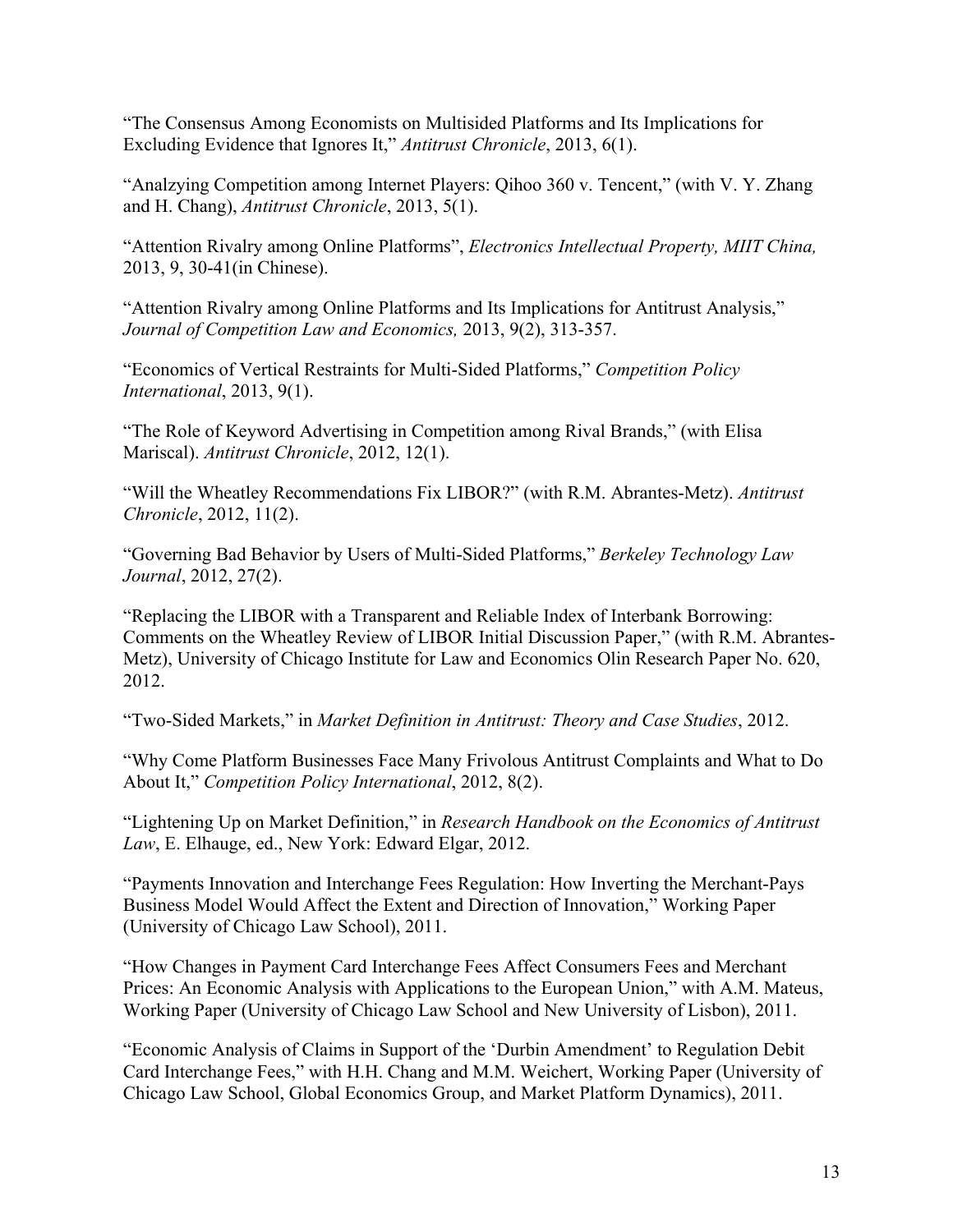"The Antitrust Economics of Free." *Competition Policy International*, 2011, 7(1).

"Conversations with Jon Leibowitz and Joaquin Almunia," (with Jon Leibowitz and Joaquin Almunia). *Competition Policy International*, 2011, 7(1).

"The Economic Principles for Establishing Reasonable Regulation of Debit-Card Interchange Fees that Could Improve Consumer Welfare," (with R.E. Litan and R. Schmalensee), Working Paper (University of Chicago Law School, AEI-Brookings Joint Center for Regulatory Studies, and MIT), 2011.

"The Regulation of Interchange Fees by the U.S. Federal Reserve Board: A Primer on Economic Principles, II," *Antitrust Chronicle*, 2011, 12(2).

"AT&T/T-Mobile: Does Efficiency Really Count?" (with H. Chang & R. Schmalensee) *Antitrust Chronicle*, 2011, 10(2).

"Net Neutrality Regulation and the Evolution of the Internet Economy," *Antitrust Chronicle*, 2011, 8(2).

"A Presentation on Assessment of Market Power and Dominance," *Antitrust Chronicle*, 2011, 6(1).

"Economic Analysis of the Effects of the Federal Reserve Board's Proposed Debit Card Interchange Fee Regulations on Consumers and Small Businesses," (with R.E. Litan and R. Schmalensee), Working Paper (University of Chicago Law School, AEI-Brookings Joint Center for Regulatory Studies, and MIT), 2011.

"Essays on the Economics of Two-Sided Markets: Economics, Antitrust and Strategy," Working Paper (University of Chicago Law School), 2010.

"Failure to Launch: Critical Mass in Platform Businesses," (with Richard Schmalensee). *Review of Network Economics*, 2010, 9(4).

"The Effect of the Consumer Financial Protection Act of 2009 on Consumer Credit," *Loyola Consumer Law Review*, 2010, 22(3).

"The Web Economy, Two-Sided Markets, and Competition Policy," Working Paper (University of Chicago Law School), 2010.

"Why Now is Not the Time to Revamp Consumer Financial Protection," Working Paper (University of Chicago Law School), 2010.

"The New Consensus on Class Certification: What it means for the Use of Economic and Statistical Evidence in Meeting the Requirements of Rule 23," *Antitrust Chronicle*, 2010, 1(1).

"A Response to Professor Levitin on the Effect of the Consumer Financial Protection Agency Act of 2009 on Consumer Credit," (with J.D. Weight), George Mason Law and Economics Research Paper No. 09-56, 2009.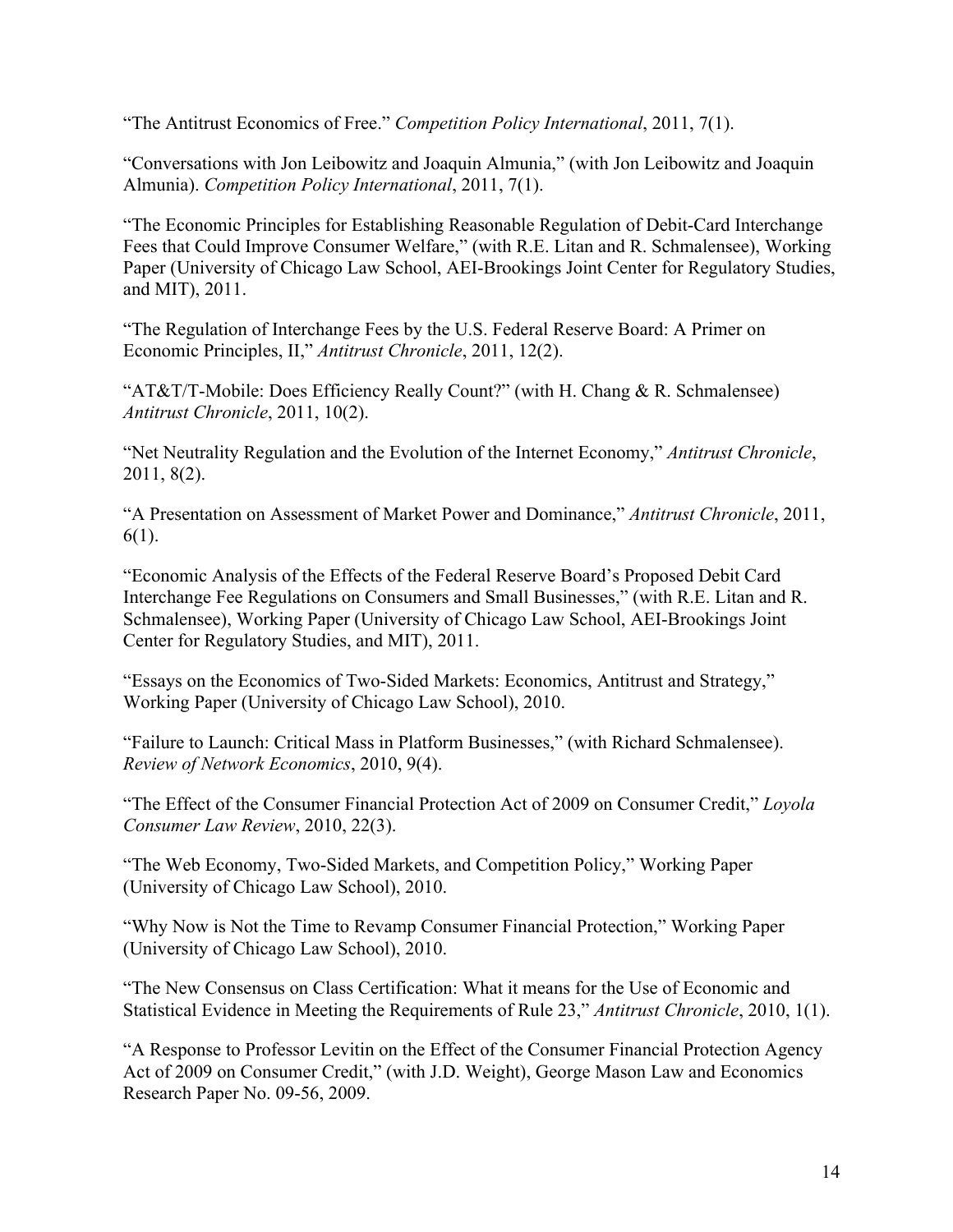"The Middle Way on Applying Antitrust to Information Technology," *Antitrust Chronicle*, 2009, 11(2).

"How the Consumer Financial Protection Agency Act of 2009 Would Change the Law and Regulation of Consumer Financial Products," (with J. Wright), *Bloomberg Law Reports: Risk and Compliance,* 2009, 2(10).

"The Online Advertising Industry: Economics, Evolution, and Privacy," *Journal of Economic Perspectives*, 2009, 23(3), 37-60.

"Why Different Jurisdictions Do Not (and Should Not) Adopt the Same Antitrust Rules," *Chicago Journal of International Law*, 2009, 10, 161.

"Innovation in Payments," (with R. Schmalensee), in *Moving Money: The Future of Consumer Payments*, M. Baily and R. Litan, eds., DC: Brookings Institution Press, 2009.

"How Catalysts Ignite: The Economics of Platform-Based Start-Ups," in *Platforms, Markets and Innovation*, A. Gawer, ed., Cheltenham, UK and Northampton, MA, US: Edward Elgar, 2009.

"The Microsoft Judgment and its Implications for Competition Policy towards Dominant Firms in Europe," (with C. Ahlborn), *Antitrust Law Journal,* 2009, 75(3), 887.

"Trustbusting Goes Global," in *Trustbusters: Competition Policy Authorities Speak Out*, D, Evans and F. Jenny, eds., Boston: Competition Policy International, 2009.

"What You Need to Know About Twombly: The Use and Misuse of Economic and Statistical Evidence in Pleadings," *Antitrust Chronicle*, 2009, 7(2).

The Economics of Market Coordination for the Check-Clearing System in the Late 19th Century United States (October 1, 2007). Explorations in Economic History, Vol. 45, pp. 445- 461, 2008. (with H. Chang, M. Danilevsky, and D. Garcia-Swartz).

"Markets with Two-Sided Platforms," (with R. Schmalensee), in *Issues in Competition Law and Policy*, Vol. 1, American Bar Association, August 2008.

"Antitrust Issues Raised by the Emerging Global Internet Economy," *Northwestern University Law Review*, 2008, 102(4), 285-306.

"Competition and Regulatory Policy for Multi-sided Platforms with Applications to the Web Economy," *Concurrences*, 2008, 2, 57-62.

"The Lawful Acquisition and Exercise of Monopoly Power and its Implications for the Objectives of Antitrust," (with K. Hylton), *Competition Policy International*, 2008, 4(2).

"The Analysis of Mergers that Involve Multisided Platform Businesses," (with M. Noel), *Journal of Competition Law and Economics,* 2008, 4(3).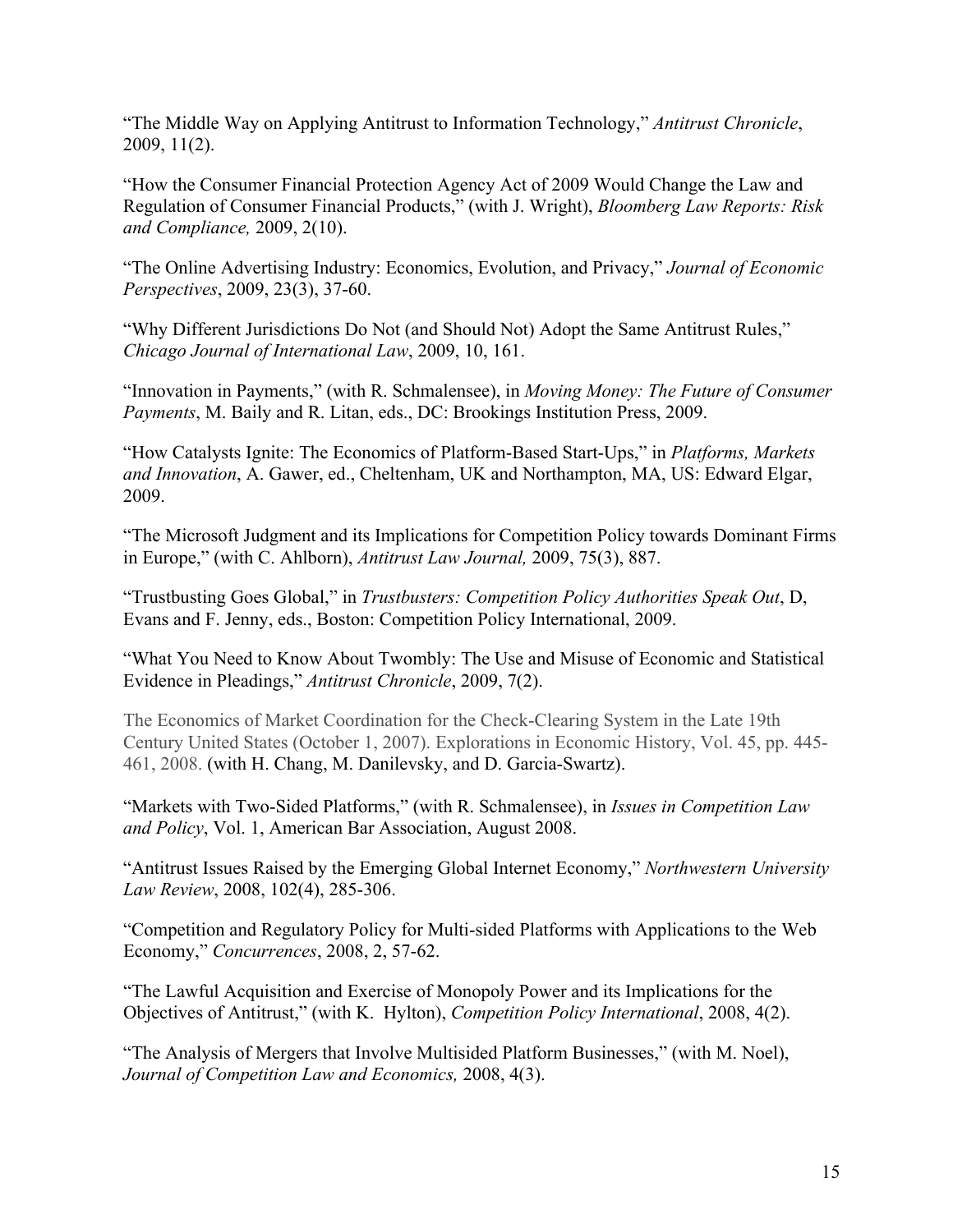"The Economics of the Online Advertising Industry," *Review of Network Economics*, 2008, 7(3).

"The Economics of Market Coordination for the Pre-Fed Check-Clearing System: A Peek into the Bloomington (IL) Node," (with H. Chang, M. Danilevsky, and D. Garcia–Swartz), *Explorations in Economic History*, 2008, 45(4).

"The Role of Cost in Determining When Firms Offer Bundles and Ties," (with M. Salinger), *Journal of Industrial Economics,* 2008, 56(1).

"Economics and the Design of Competition Law," in *Issues in Competition Law and Policy,* W Collins, ed., Vol. 1, American Bar Association, August 2008.

"Has the Pendulum Swung Too Far?" (with H. Chang), *Regulation*, Winter 2007-2008. 30(4).

"Do Mobile Operators Have a Dominant Position in a Market for the Wholesale Termination of Calls from Fixed to Mobile?" *The Economics of Mobile Prices*, *Vodafone Policy Paper Series*, 2007, 7(4).

"Designing the Right Product Offerings," (with K. Webster), *Sloan Management Review*, Fall 2007.

"Pick Your Pricing," (with R. Schmalensee), *Chief Executive Magazine, Incorporated*, No. 227, Summer 2007.

"The Industrial Organization of Markets with Two-Sided Platforms," (with R. Schmalensee), *Competition Policy International*, 2007, 3(1).

"Defining Markets That Involve Multi-Sided Platform Businesses: An Empirical Framework with an Application to Google's Purchase of DoubleClick," (with M. Noel), Reg-Markets Center Working Paper No. 07-18, 2007.

"A Pragmatic Approach to Identifying and Analyzing Legitimate Tying Cases," (with A. Padilla and M. Salinger), in *European Competition Law Annual 2003: What is an Abuse of a Dominant Position?* Oxford: Hart Publishing, 2006.

"The Optimal Prosecution of Corporate Fraud: An Error Cost Analysis," (with H. Chang), Working Paper (LECG and eSapience), 2006.

"A Somber Anniversary: Terrorism Insurance Five Years after 9/11," (with D. Garcia-Schwartz and A. Layne-Farrar), Barbon Discussion Paper No. 06-02, 2006.

"Untying the Knot: The Case for Overruling Jefferson Parish," Working Paper (LECG), 2006.

"An Empirical Analysis of Bundling and Tying: Over-the-Counter Pain Relief and Cold Medicines," (with M. Salinger), in *Recent Developments in Antitrust: Theory and Evidence*, J. Choi, ed., Massachusetts: The MIT Press, 2006.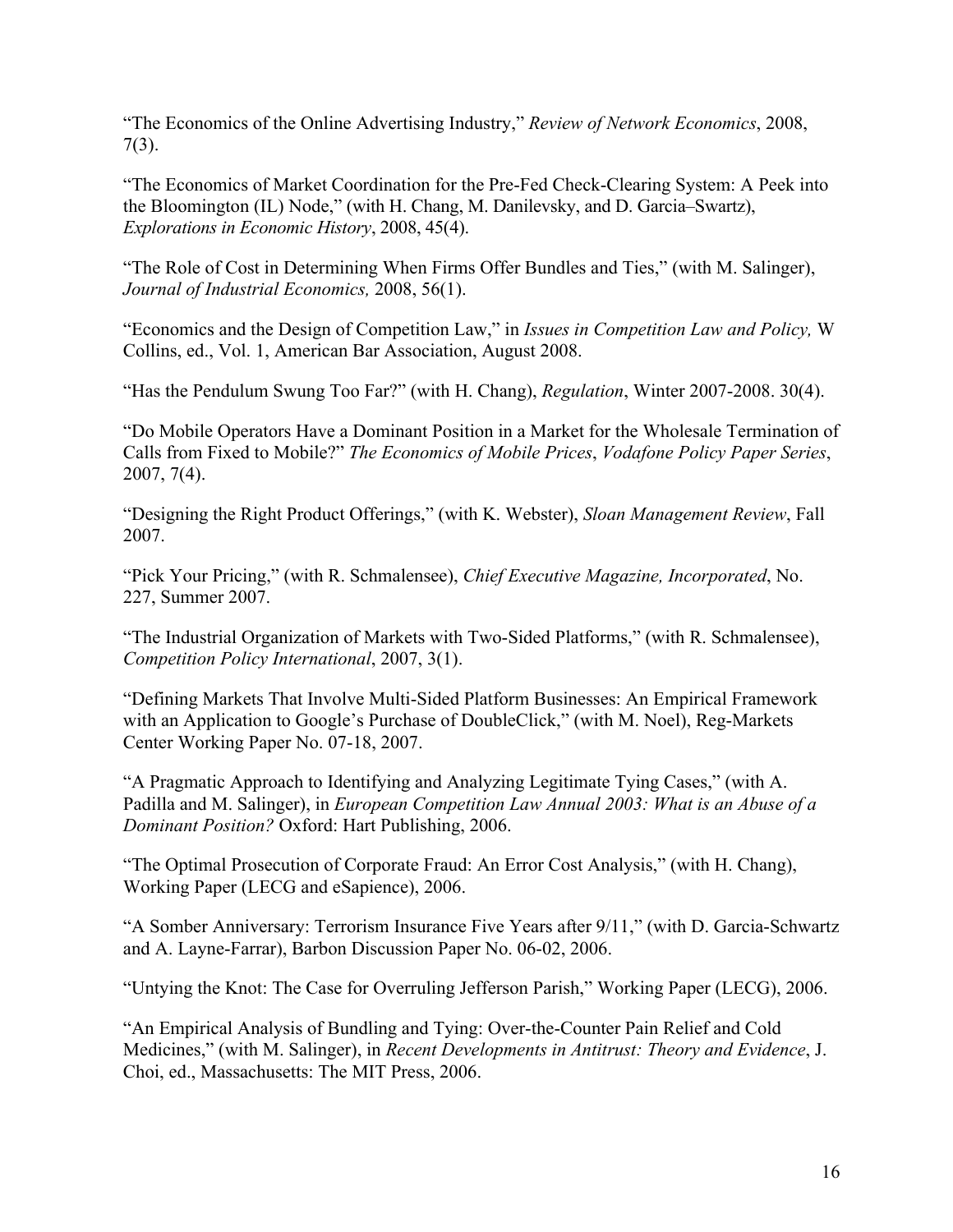"The Economics of Software Platforms: An Application of Theory of Two-Sided Markets," (with A. Hagiu and R. Schmalensee), *Industrial Organization and the Digital Economy*, G. Illing and M. Peitz, eds., (Massachusetts: The MIT Press, July 2006).

"Tying: The Poster Child for Antitrust Modernization" in *Antitrust Policy and Vertical Restraints,* R. Hahn, ed., DC: Brookings Institution Press, 2006.

"The Architecture of Product Offerings," (with Karen Webster), Working Paper (University of Chicago Law School and Market Platform Dynamics), 2006.

"Testimony on Tying for the DOJ/FTC Hearings on Single-Firm Conduct," *Antitrust Chronicle*, 2006, 11(1).

"The Law and Economics of Tying," (with C. Ahlborn, J. Padilla, and M. Salinger), *Antitrust Chronicle*, 2006, 11(1).

"Defining Antitrust Markets When Firms Operate Two-Sided Platforms," (with M. Noel), *Columbia Business Law Review*, 2005, 3.

"U.S. v. Microsoft: Did Consumers Win?" (with R. Schmalensee and A. Nichols), *Journal of Competition Law and Economics*, 2005, 1(3), 497-539.

"The Effect of Regulatory Intervention in Two-Sided Markets: An Assessment of Interchange-Fee Capping in Australia," (with H. Chang and D. Garcia-Swartz), *Review of Network Economics*, 2005, 4(4).

"Designing Antitrust Rules for Assessing Unilateral Practices: A Neo-Chicago Approach," (with A. Padilla), *University of Chicago Law Review,* 2005, 72(1), 73-98.

"Why Do Firms Bundle and Tie? Evidence from Competitive Markets and Implications for Tying Law," (with M. Salinger), Y*ale Journal on Regulation*, 2005, 22(1), 37-89.

"The Logic and Limits of the Exceptional Circumstances Test," (with C. Ahlborn and A. Padilla), *Magill and IMS Health*, *Fordham Journal of International Law*, 2005, 28(4), 1109- 1156.

"Analyzing Market Definition and Power in Multi-sided Platforms Markets," (with M. Noel), Working Paper (University of Chicago Law School and University of California, San Diego), 2005.

"The Economics of Interchange Fees and Their Regulation: An Overview," MIT Sloan Working Paper No. 4548-05, May 2005.

"How Economists Can Help Courts Design Competition Rules – An EU and US Perspective," *World Competition: Law and Economics Review*, 2005, 28(1).

"2004: The Beginning of Change," *American Banker-Bond Buyer*, 2005, 17(12).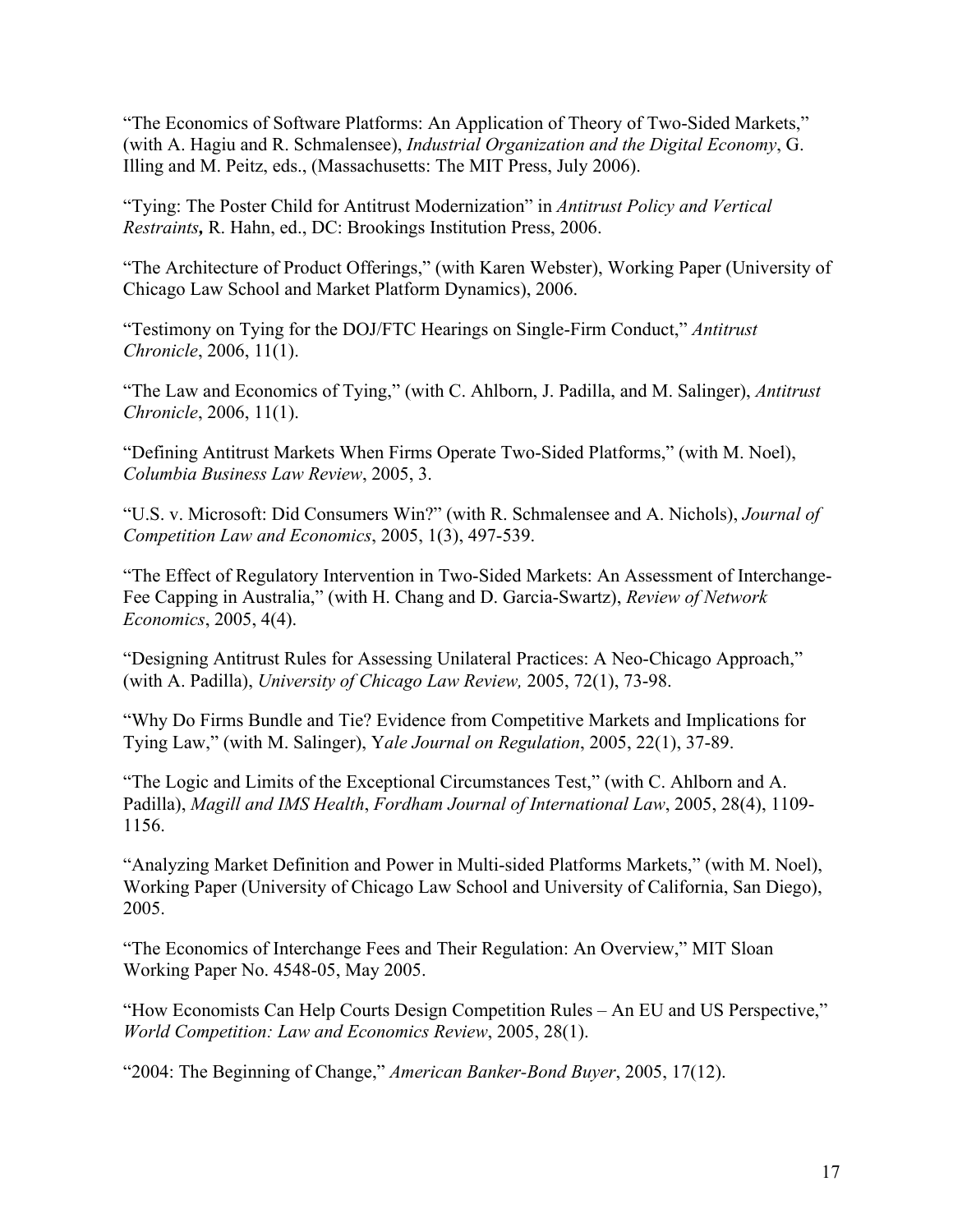"The Economics of Interchange Fees and Their Regulation: An Overview," (with R. Schmalensee), MIT Sloan Working Paper No. 4548-05, 2005.

"Tying Under Article 82 EC and the Microsoft Decision: A Comment on Dolmans and Graf," (with A. Padilla), *World Competition: Law and Economics Review*, 2005, 28(1), 93-99.

"The Changing Role of Economics in Competition Policy Decisions by the European Commission during the Monti Years," (with C. Grave), *Competition Policy International*, 2005, 1(1).

"Excessive Prices: Using Economics to Define Administrable Legal Rules," (with A. Padilla), *Journal of Competition Law & Economics*, 2005, 1(1), 97-122.

"Curing Sinus Headaches and Tying Law: An Empirical Analysis of Bundling Decongestants and Pain Relievers," (with M. Salinger), CESifo Working Paper Series No. 1519, 2005.

"The Retailer Class Action Antitrust Case Against the Card Associations," (with H. Chang and R. Schmalensee), *The Payment Card Economics Review*, Winter 2004, Vol. 2.

"More Than Money: The Development of a Competitive Electronic Payments Industry in the United States," *The Payment Economics Review*, Winter 2004, Vol. 2.

"The Growth and Diffusion of Credit Cards in Society," *The Payment Economics Review*, Winter 2004, Vol. 2.

"The Role of Credit Cards in Providing Financing for Small Businesses," (with D. Blanchflower), *Payment Card Economics Review,* Winter 2004, Vol. 2.

"A Little Knowledge Can Be a Dangerous Thing: Price Controls in the Yellow Pages Industry," (with A. Oldale and E. Wang), *European Competition Law Review*, October 2004, 25(10), 607-610.

"A Survey of the Economic Role of Software Platforms in Computer-Based Industries," (with R. Schmalensee and A. Hagiu), CESifo Working Paper Series No. 1314, 2004.

"Software Patents and Open Source: The Battle Over Intellectual Property Rights," (with A. Layne-Farrar) *Virginia Journal of Law & Technology*, Summer 2004, 9(10).

"The Antitrust Economics of Tying: A Farewell to Per Se Illegality," (with C. Ahlborn and A. Padilla), *Antitrust Bulletin*, 2004, 49(1/2), 287-341.

"Competition, Cooperation and Upheaval: So-called co-opetition in payment cards is a work in progress-one affected by rapidly changing business relationships and punctuated by court decisions. How will this dance play out?" *American Banker-Bond Buyer*, 2004, 17(1).

"What's Yours Is Mine," *The Wall Street Journal*, February 2004, at A7.

"Will Retailers Stampeded to Drop Signature Debit?" *American Banker,* January 2004.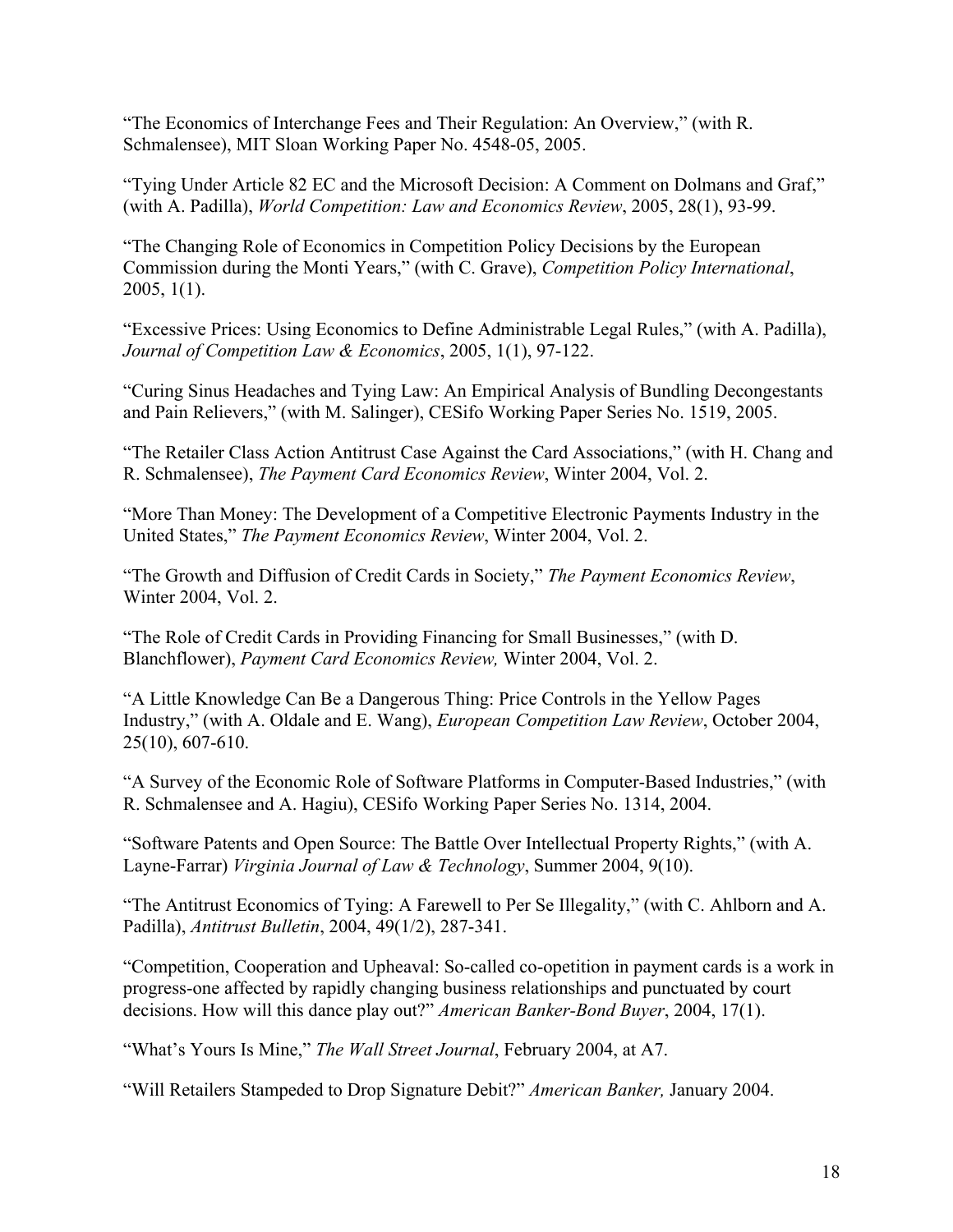"Managing the Maze of Multisided Markets," *Strategy+Business*, Fall 2003.

"Regulators set bar high for foreign insurers," (with M. Ross), *South China Morning Post*, November 2003.

"Some Empirical Aspects of Multi-Sided Platform Industries," *Review of Network Economics*, 2003, 2(3).

 "Demand-Side Efficiencies in Merger Control," (with A. Padilla), *World Competition Law and Economics Review*, 2003, 26(2).

"Has the Consumer Harm Standard Lost Its Teeth?" (with H. Chang and R. Schmalensee), in *High-Stakes Antitrust - The Last Hurrah?* R. Hahn, ed., Washington, DC: Brookings Institution Press, 2003.

"The Antitrust Economics of Multi-Sided Platform Markets," *Yale Journal on Regulation*, 2003, 20(2).

"Everything You Wanted to Know about Two-Sided Markets," (with P. Passell), *The Milken Institute Review*, Second Quarter 2003.

"Government Preferences for Promoting Open-Source Software: A Solution in Search of a Problem," (with B. Reddy), *Michigan Telecommunications and Technology Law Review*, 2003, 9(2).

 "The Failure of E-Commerce Business: A Surprise or Not?" (with D. Garcia-Swartz and B. Martin-Keating), *European Business Organization Law Review*, 2002, 3.

"Tying in Platform Software: Reasons for a *Rule-of-Reason* Standard in European Competition Law," (with A. Padilla and M. Polo), *World Competition Law and Economics Review*, 2002,  $25(4)$ .

"Who Owns Ideas? The War Over Global Intellectual Property," *Foreign Affairs,*  November/December 2002.

"The New Trustbusters—Brussels and Washington May Part Ways," *Foreign Affairs*, January/February 2002, 81(1).

"Class Certification, the Merits, and Expert Evidence," *George Mason Law Review*, 2002, 11(1).

"Class Certification and the Substantive Merits," (with R. Bone), *Duke Law Journal*, 2002, 51(4).

"Some Economic Aspects of Antitrust Analysis in Dynamically Competitive Industries," (with R. Schmalensee), in *Innovation Policy and the Economy,* Vol. 2, A. Jaffe, J. Lerner and S. Stern, eds., Cambridge, MA: MIT Press, 2002.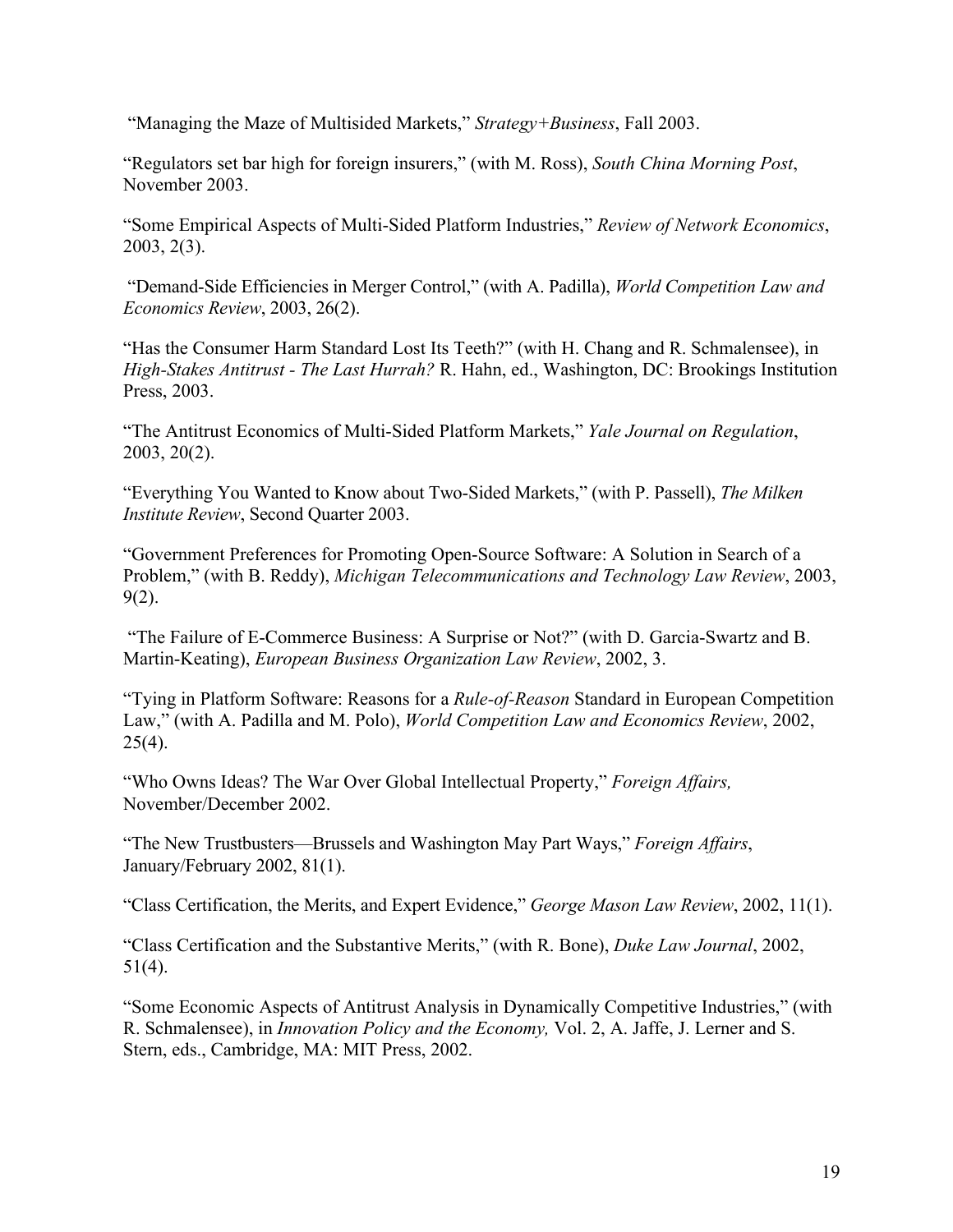"The Rise and Fall of Leaders in Personal Computer Software," (with A. Nichols and B. Reddy), in *Microsoft, Antitrust and the New Economy: Selected Essays,* D. Evans, ed., Norwell, MA: Kluwer Academic Publishers, 2002.

"Why Does Microsoft Charge So Little for Windows," (with A. Nichols and B. Reddy), in *Microsoft, Antitrust and the New Economy: Selected Essays*, D. Evans, ed., Norwell, MA: Kluwer Academic Publishers, 2002.

"Dodging the Consumer Harm Inquiry: A Brief Survey of Recent Government Antitrust Cases," *St. John's Law Review*, 2001, 75(3).

"Is Free Software the Wave of the Future?" *The Milken Institute Review*, Fourth Quarter 2001.

"Industry Regulation Through Antitrust: The Clinton Legacy and the Bush Future," *Regulation*, Fall 2001.

"Clinton's Brave New Business World," *Regulation*, Fall 2001, 24(3).

"The Problem of Interchange Fee Analysis: Case Without a Cause?" (with C. Ahlborn and H. Chang), *European Competition Law Review*, 2001, 22(8).

"An Analysis of the Government's Economic Case in *U.S. v. Microsoft*," (with A. Nichols and R. Schmalensee), *Antitrust Bulletin*, Summer 2001.

"A Monopolist Would Still Charge More for Windows: A Comment on Werden," and "A Monopolist Would Still Charge More for Windows: A Comment on Werden's Reply," (with B. Reddy, A. Nichols and R. Schmalensee), *Review of Industrial Organization*, 2001, 18(3).

"Competition Policy in the New Economy: Is European Competition Law Up to the Challenge?" (with C. Ahlborn and A. Padilla), *European Competition Law Review*, May 2001, No. 5.

"An Analysis of the Government's Economic Case in *U.S. v. Microsoft,*" in *Antitrust Bulletin*, with A. Nichols and R. Schmalensee, Summer 2001. Reprinted in *Microsoft, Antitrust and the New Economy: Selected Essays,* D. Evans, ed., Norwell, MA: Kluwer Academic Publishers, 2002.

"*U.S. v. Microsoft,* Remedy or Malady?" (with K. Elzinga and A. Nichols), *George Mason Law Review*, 2001, 9(3). Reprinted in *Microsoft, Antitrust and the New Economy: Selected Essays,* D. Evans, ed., Norwell, MA: Kluwer Academic Publishers, 2002.

"Antitrust and the New Economy," *Computer Industry Committee Newsletter*, Spring 2001.

"The Competitive Effects of the Collective Setting of Interchange Fees by Payment Card Systems," (with H. Chang), *The Antitrust Bulletin*, Fall 2000.

"Be Nice To Your Rivals: How the Government Is Selling an Antitrust Case without Consumer Harm in *U.S. v. Microsoft*," (with R. Schmalensee), in *Did Microsoft Harm Consumers? Two*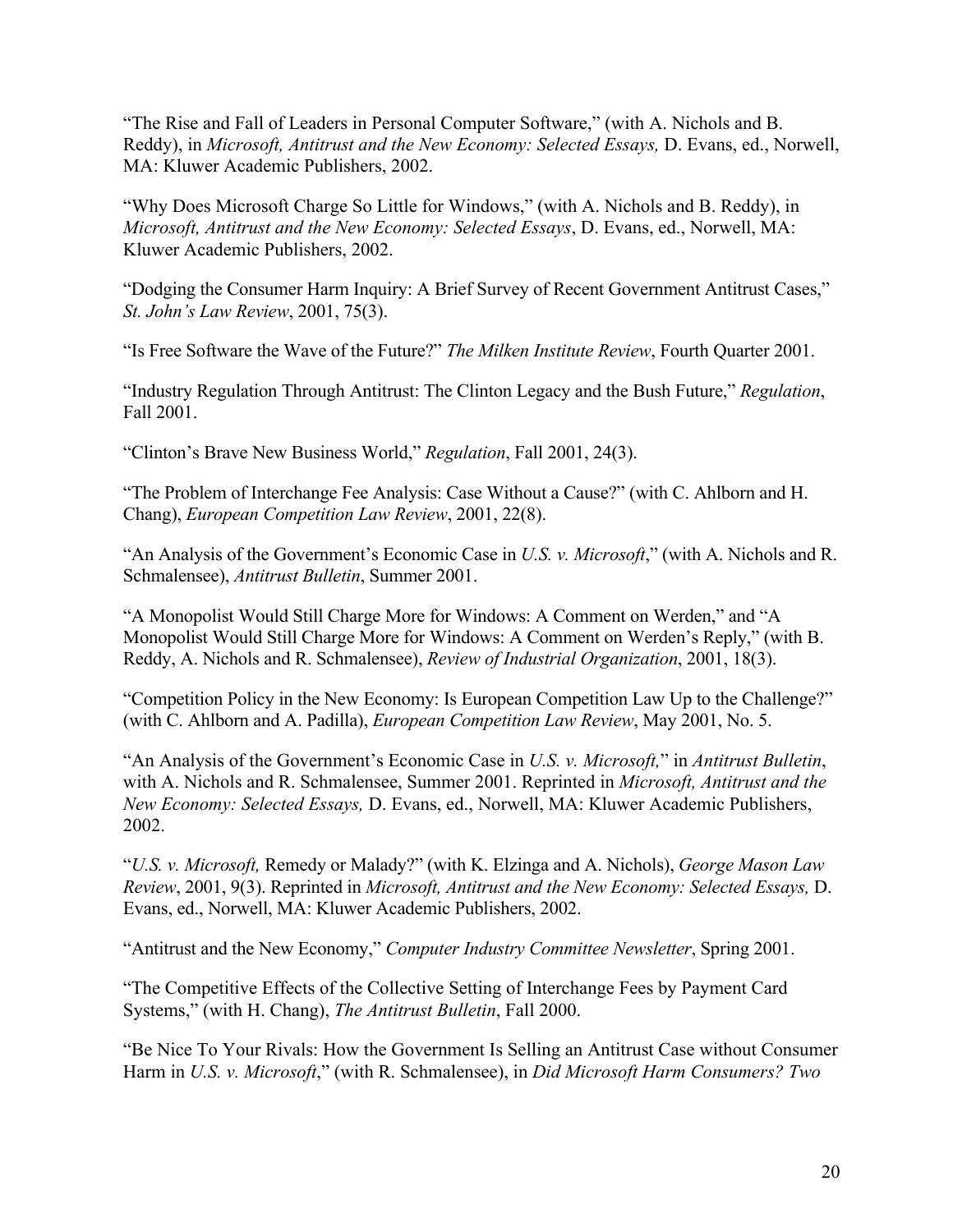*Opposing Views*, AEI-Brookings Joint Center for Regulatory Studies: Washington DC, May 2000.

"Consumers Lose if Leading Firms are Smashed for Competing," (with R. Schmalensee), in *Did Microsoft Harm Consumers? Two Opposing Views,* AEI-Brookings Joint Center for Regulatory Studies: Washington DC, May 2000.

"Economics for the Third Industrial Revolution," (with M. Leder), *Viewpoint, The Marsh & McLennan Companies Journal*, 1999, No. 1.

"All the Facts That Fit: Square Pegs and Round Holes in *U.S. v. Microsoft*," *Regulation*, November 1999, 22(4).

"Joint Ventures: *MountainWest,"* (with R. Schmalensee), in *The Antitrust Revolution*, 3rd edition, J. Kwoka and L. White, eds., New York: Oxford University Press, 1998.

"Some Economic Principles for Guiding Antitrust Policy Towards Joint Ventures," (with H. Chang and R. Schmalensee), *Columbia Business Law Review,* 1998, No. 2.

"A Guide to the Antitrust Economics of Networks," (with R. Schmalensee), *Antitrust*, Spring 1996.

"Some Economic Aspects of Standards in Network Industries and Their Relevance to Antitrust and Intellectual Property Law," (with B. Reddy), *Intellectual Property Antitrust*, *Practicing Law Institute*, July 1996, Vol. 1.

"Defining Relevant Antitrust Markets with Special Application to Intellectual Property," *Intellectual Property Antitrust, Practicing Law Institute*, July 1996, Vol. 1.

"A Tailored Approach to Diversity Planning," (with M. Oh), *HR Magazine*, 1996, 41(6).

"Market Definition in Antitrust and Patent-Infringement Litigation," *Practicing Law Institute*, July 1995, Vol. 1.

"Economic Aspects of Payment Card Systems and Antitrust Policy Toward Joint Ventures," (with R. Schmalensee), *Antitrust Law Journal*, Spring 1995.

"Retrospective Bias in the Displaced Worker Surveys," (with L. Leighton), *Journal of Human Resources*, Winter 1995.

"Industry Dynamics and Small Firms," in *Births and Start-up of Small Firms*, F. Cicogna, ed., Amsterdam: Kluwer Publishing Co., 1995.

"Common Statistical Fallacies in Pattern-and-Practice Employment Discrimination Cases," *American Employment Law Council*, October 1995.

"Entrepreneurship and Small Business Growth: A Case Study," (with Z. Acs), in *Advances in the Study of Entrepreneurship*, G. Libecap, ed., Greenwich, Ct.: JAI Press, 1993.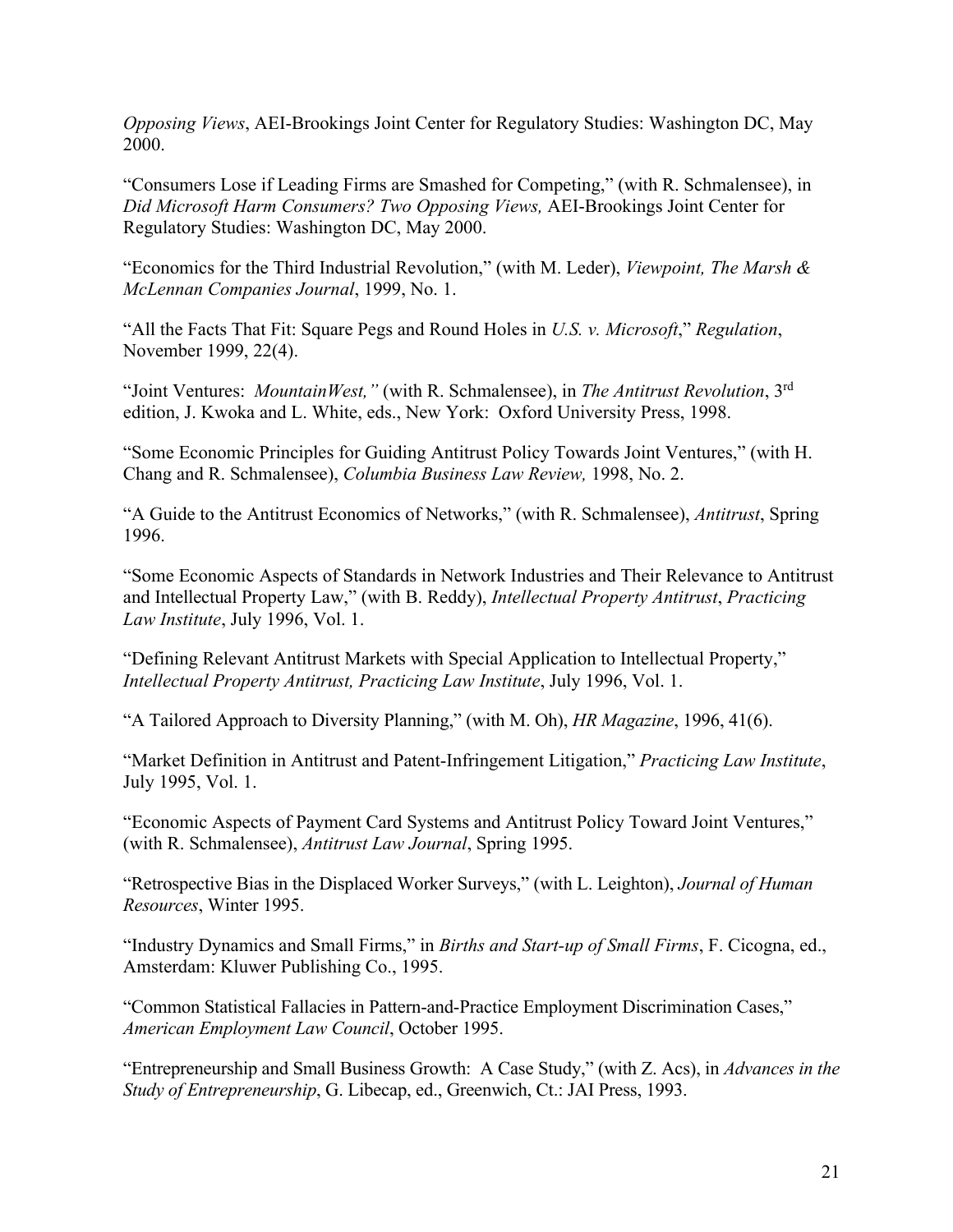"An Economic Approach to the Mitigation of Damages in Age Discrimination Cases," *Advanced Employment Law and Litigation: ALI-ABA Course of Study Materials*, Vol. 2, Washington, DC: American Law Institute-American Bar Association Committee on Continuing Professional Education, 1992.

"Small Business Formation and Success by Unemployed Workers," (with L. Leighton), *Small Business Economics*, 1990.

"Trade Associations and the Exchange of Price and Nonprice Information," in *Annual Proceedings of the Fordham Corporate Law Institute: 1992 and EEC/U.S. Competition and Trade Law*, B. Hawk, ed., 1990.

"An Estimated Model of Entrepreneurial Choice Under Liquidity Constraints," (with B. Jovanovic), *Journal of Political Economy*, 1989, 97(4), 808-827. Reprinted in *Small Firms and Economic Growth,* International Library of Critical Writings in Economics, Z. Acs, ed., Cheltensham, UK: Edward Elgar Publishing, Ltd., 1995.

"Some Empirical Aspects of Entrepreneurship," (with L. Leighton), *American Economic Review*, 1989, 79(3), 519-535. Reprinted in *Entrepreneurship*, International Library of Critical Writings in Economics, M. Casson, ed., Hants, England: Edward Elgar Publishing Co., 1990.

"Why Do Smaller Firms Pay Less?" (with L. Leighton), *Journal of Human Resources*, 1989, 24(4), 299-318. Reprinted in *Small Firms and Economic Growth,* Z. Acs, ed., Cheltensham, UK: Edward Elgar Publishing, Ltd., 1995.

"Small Business Economics," (with W. Brock), *Small Business Economics*, 1989, 1(1), 7-20. Reprinted in *Small Firms and Economic Growth,* Z. Acs, ed., Cheltensham, UK: Edward Elgar Publishing, Ltd., 1995.

"Tests of Alternative Theories of Firm Growth," *Journal of Political Economy*, 1987, 95(4), 657-674. Reprinted in *Small Firms and Economic Growth,* Z. Acs, ed., Cheltensham, UK: Edward Elgar Publishing, Ltd., 1995.

"The Determinants of Changes in U.S. Self-Employment, 1968-1987," *Small Business Economics*, 1989, 1(2), 111-119.

"The Relationship Between Firm Growth, Size and Age: Estimates for 100 Manufacturing Industries," *Journal of Industrial Economics*, June 1987. Reprinted in *The Empirical Renaissance in Industrial Economics*, R. Schmalensee, ed., London: Basil Blackwell, 1988.

"Natural Monopoly and the Bell System: Response to Charnes, Cooper and Sueyoshi," (with J. Heckman), *Management Science*, 1988, 34(1), 27-38.

"Empirical Analysis of the Size Distribution of Farms: Discussion," *American Journal of Agricultural Economics*, 1987, 69(2), 484-485.

 "The Differential Effect of Regulation Across Plant Size: Comment on Pashigian," *Journal of Law and Economics*, 1986, 29(1), 187-200.